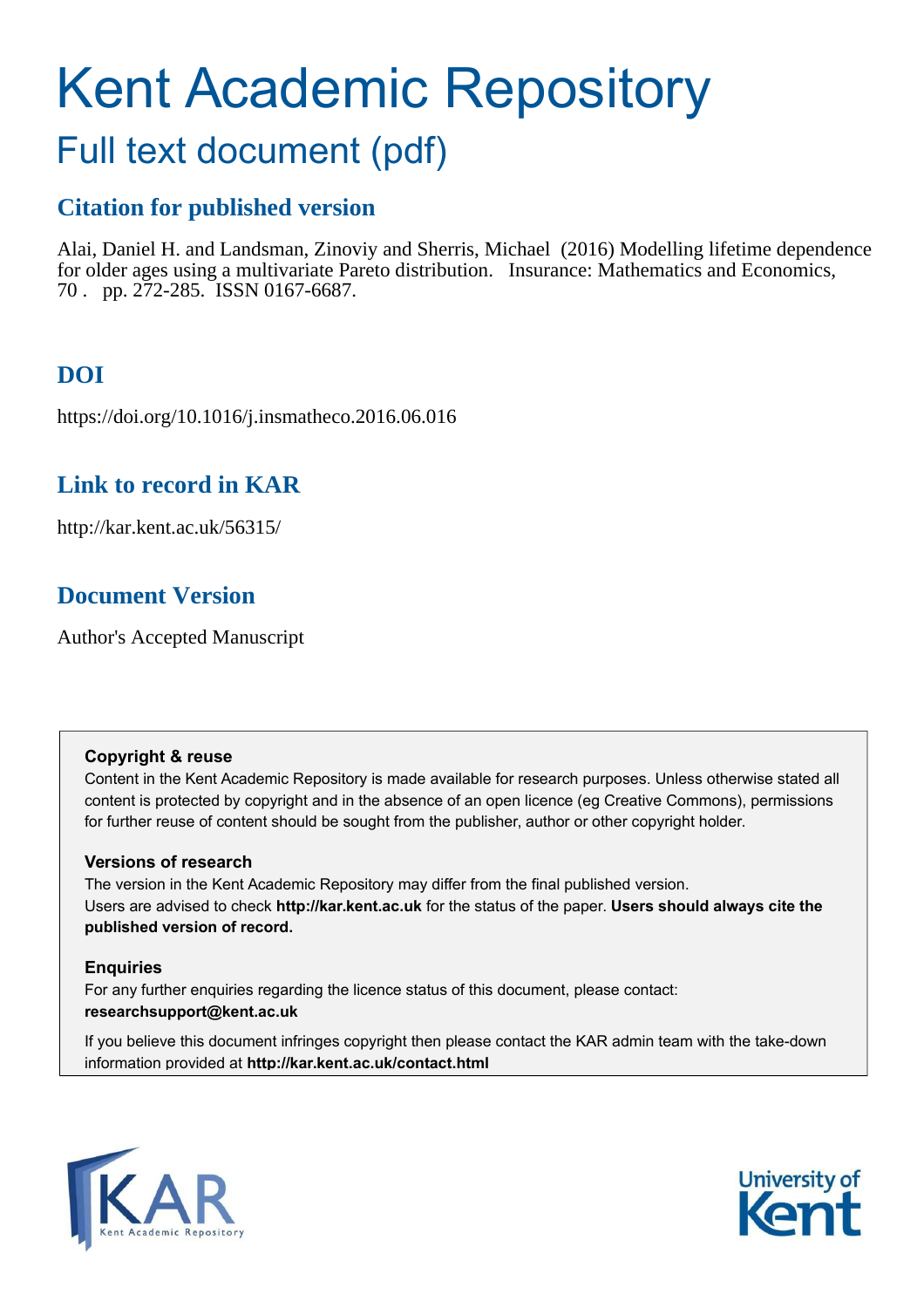## Modelling Lifetime Dependence for Older Ages using a Multivariate Pareto Distribution

Daniel H. Alai<sup>1</sup> Zinoviy Landsman<sup>2</sup> Michael Sherris<sup>3</sup>

School of Mathematics, Statistics and Actuarial Science University of Kent, Canterbury, Kent CT2 7NF, UK

Department of Statistics, University of Haifa Mount Carmel, Haifa 31905, Israel

CEPAR, Risk and Actuarial Studies, UNSW Business School UNSW, Sydney NSW 2052, Australia

#### Abstract

The main driver of longevity risk is uncertainty in old-age mortality, especially surrounding potential dependence structures. We investigate a multivariate Pareto distribution that allows for the exploration of a variety of applications, from portfolios of standard annuities to joint-life annuity products for couples. Given the anticipated continued increase of supercentenarians, the heavy-tailed nature of the Pareto distribution is appropriate for this application. In past work, it has been shown that even a little dependence between lives can lead to much higher uncertainty. Therefore, the ability to assess and incorporate the appropriate dependence structure, whilst allowing for extreme observations, significantly improves the pricing and risk management of life-benefit products.

Keywords: Longevity Risk, Lifetime Dependence, Multivariate Pareto Distribution, Quantiles, Fisher Information, Bulk Annuity Pricing, Truncation

<sup>1</sup>d.h.alai@kent.ac.uk

 $^2$ landsman@stat.haifa.ac.il

 $3<sub>m.s</sub>$ herris@unsw.edu.au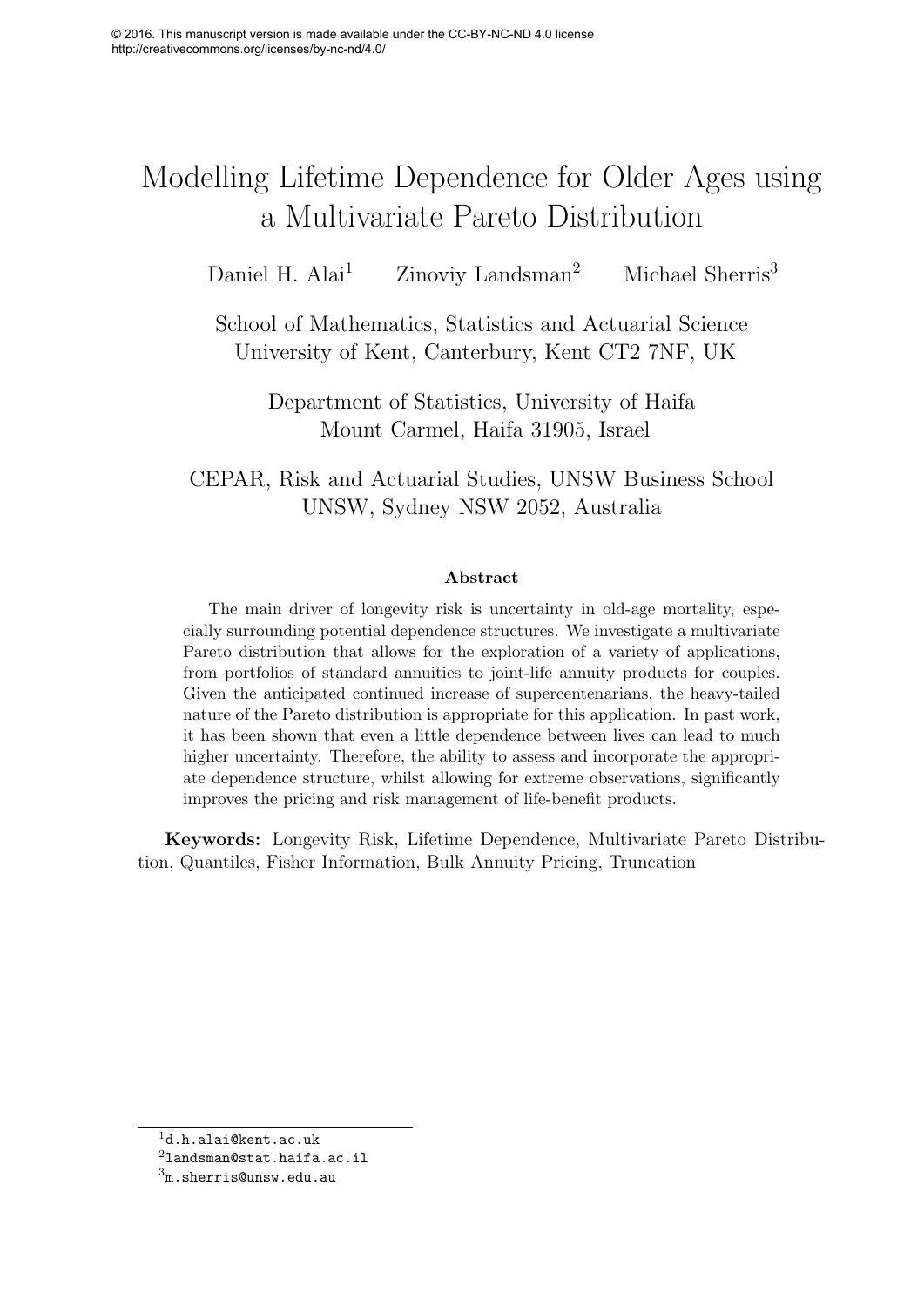## 1 Introduction

The study of lifetime dependence is highly important in actuarial science. A positive pattern of dependence may range from exposure to similar risk-factors among a small group of individuals (say, a couple) all the way to systematic mortality improvements experienced by a population, and hence, the link with longevity risk is noteworthy. Rather than modelling mortality rates, we investigate the lifetime (age at death) distribution directly. We consider a pool of lives where the individual lifetimes follow a type II Pareto distribution, also known as the Lomax distribution, see Lomax (1954). The dependence among the lives is determined by the nature of the multivariate distribution. We consider a multivariate construction of the type II Pareto distribution such that the correlation between lives is governed by the Pareto shape parameter  $\alpha$ . This particular construction of the multivariate distribution is analytically convenient, allowing us to derive closed-form expressions for various quantities of interest. However, the parameter  $\alpha$  is responsible for both the shape of the marginal distribution as well as the dependence structure, which imposes some restrictions on the model.

The nature of the problem is determined by the size of the pool under consideration. For example, for a pool of size two, an application of this model is useful to assess the pricing and risk management of joint-life annuity products, an extremely relevant subset of insurance products. In fact, pools of arbitrary size could be investigated so long as each pool contains roughly the same number of individuals. This restriction may make practical applications difficult for large  $n$ , but we hope, still of interest to both private insurance and public policy. We believe the ability to investigate joint-life behaviour is sufficient to justify the exploration of this unique dependence structure.

In the work of Alai *et al.* (2013, 2015, 2016), lifetime dependence modelling was considered for members of the exponential dispersion family, specifically for the Tweedie subclass. Dependence was induced via a common stochastic component, rather than governed parametrically. Lifetime dependence has also been studied in Denuit *et al.* (2001) and Denuit (2008) and within the mortality rate modelling framework in Dhaene and Denuit (2007) and D'Amato *et al.* (2012).

The Pareto distribution represents an interesting and relevant distribution for modelling heavy-tailed data; for more about Pareto distributions, see Arnold (1985) and for the modelling of extreme events in insurance, Embrechts *et al.* (1997). The Pareto is applied here to address the non-standard pattern of old-age mortality; see e.g. Pitacco *et al.* (2009). The issues surrounding old-age mortality are long-standing. With respect to the survival curve, both compression and expansion have been postulated and observed to varying degrees; see e.g. Myers and Manton (1984) and Fries (1980) as well as Olivieri (2001) and Pitacco (2004). It is not our aim to make claims on old-age mortality, but to provide a framework in which the matter may be further investigated.

Since the focus is on old-age mortality, lifetimes are necessarily left-truncated. This represents a non-trivial issue with respect to parameter calibration; one that we investigate on multiple fronts. Not only are we able to derive important characteristics of the multivariate distribution, but we are also able to derive distributional results on survivorship. The former is critical to model calibration and the latter to the pricing and risk management of multi-life insurance products.

Organization of the paper: In Section 2 we introduce basic notation and provide relevant results for the univariate Pareto distribution. The multivariate Pareto distribu-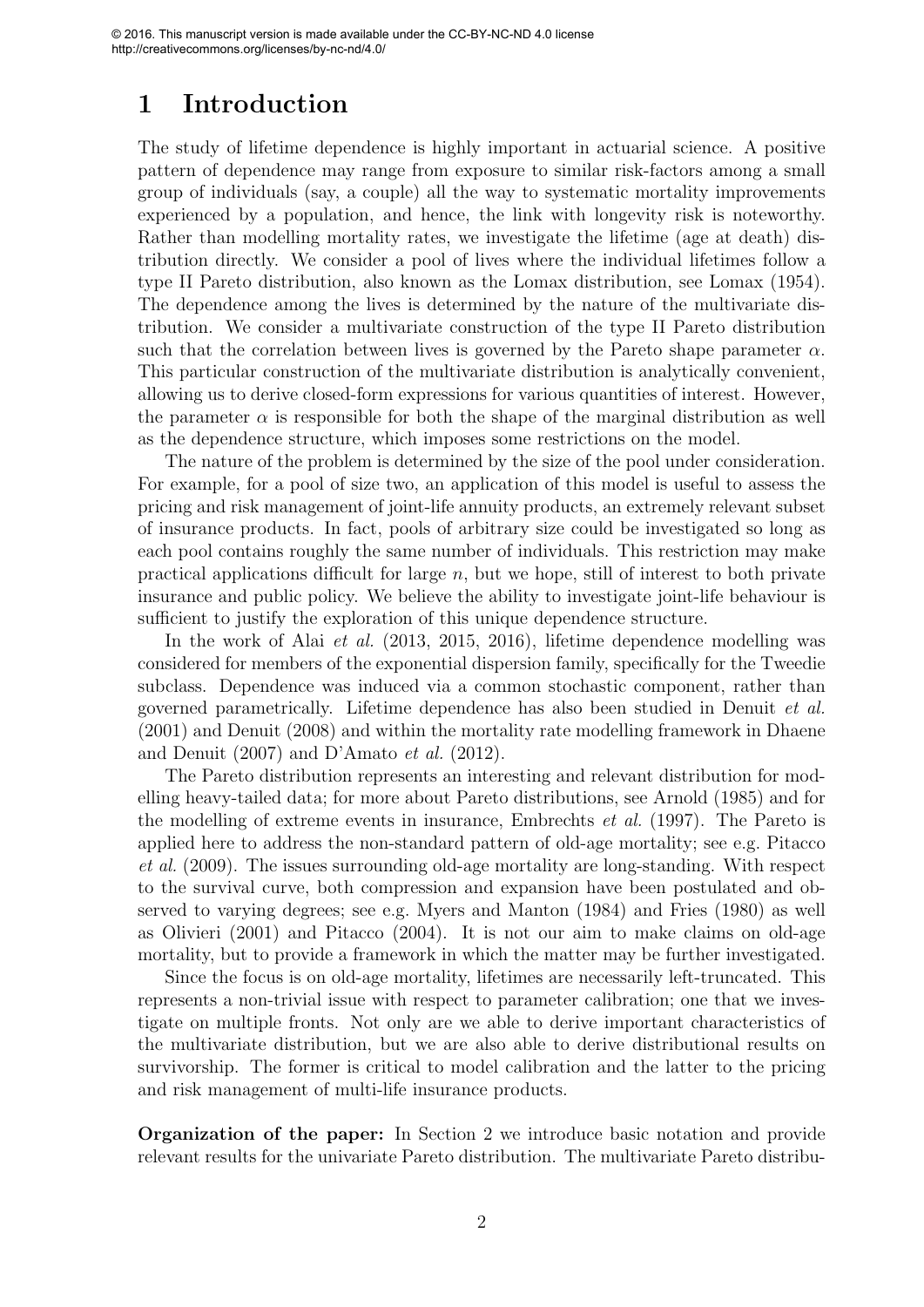tion is introduced in Section 3, where we derive results necessary to formulate parameter estimators. In Section 4 we outline various parameter estimation techniques, which we test via numerical analysis in Section 5. In Section 6 we apply the model to price a bulk annuity and contrast our results against the assumption of independent lifetimes. Section 7 concludes the paper.

## 2 Notation and the Type II Pareto Distribution

In the following two sections, we derive some relevant properties of the truncated Pareto distribution; first, for the univariate case, followed by a multivariate version. The results are required to develop the parameter estimation procedures of Section 4.

#### 2.1 Notation

We begin by providing some notation concerning moments. We denote with  $\alpha_k(X)$  and  $\mu_k(X)$  the  $k^{th}$ ,  $k \in \mathbb{Z}^+$ , raw and central (theoretical) moments of random variable X, respectively.

$$
\alpha_k(X) = E[X^k],
$$
  
\n
$$
\mu_k(X) = E[(X - \alpha_1(X))^k].
$$

The raw sample moments for random sample  $\mathbf{X} = (X_1, \ldots, X_n)'$  are given by

$$
a_k(\mathbf{X}) = \frac{1}{n} \sum_{i=1}^n X_i^k, \quad k \in \mathbb{Z}^+.
$$

Finally, *adjusted* second central sample moments are denoted

$$
\widetilde{m}_2(\mathbf{X}) = \frac{1}{n-1} \sum_{i=1}^n (X_i - a_1(\mathbf{X}))^2.
$$

Note that the adjusted central sample moment of an independent and identically distributed sample is an unbiased and consistent estimator of the corresponding central moment of  $X_1$ .

#### 2.2 The Type II Pareto Distribution

We consider the type II Pareto distribution with shape and scale parameters  $\alpha$  and  $\sigma > 0$ , respectively. The density function is given by

$$
f(y) = \frac{\alpha}{\sigma} \left( 1 + \frac{y}{\sigma} \right)^{-(\alpha+1)}, \quad y > 0.
$$

The survival function is given by

$$
\overline{F}(y) = \left(1 + \frac{y}{\sigma}\right)^{-\alpha}, \quad y > 0.
$$

The raw moments of interest are given by

$$
\alpha_1(Y) = \frac{\sigma}{\alpha - 1}, \quad \alpha > 1,
$$
  
\n
$$
\alpha_2(Y) = \frac{2\sigma^2}{(\alpha - 1)(\alpha - 2)}, \quad \alpha > 2.
$$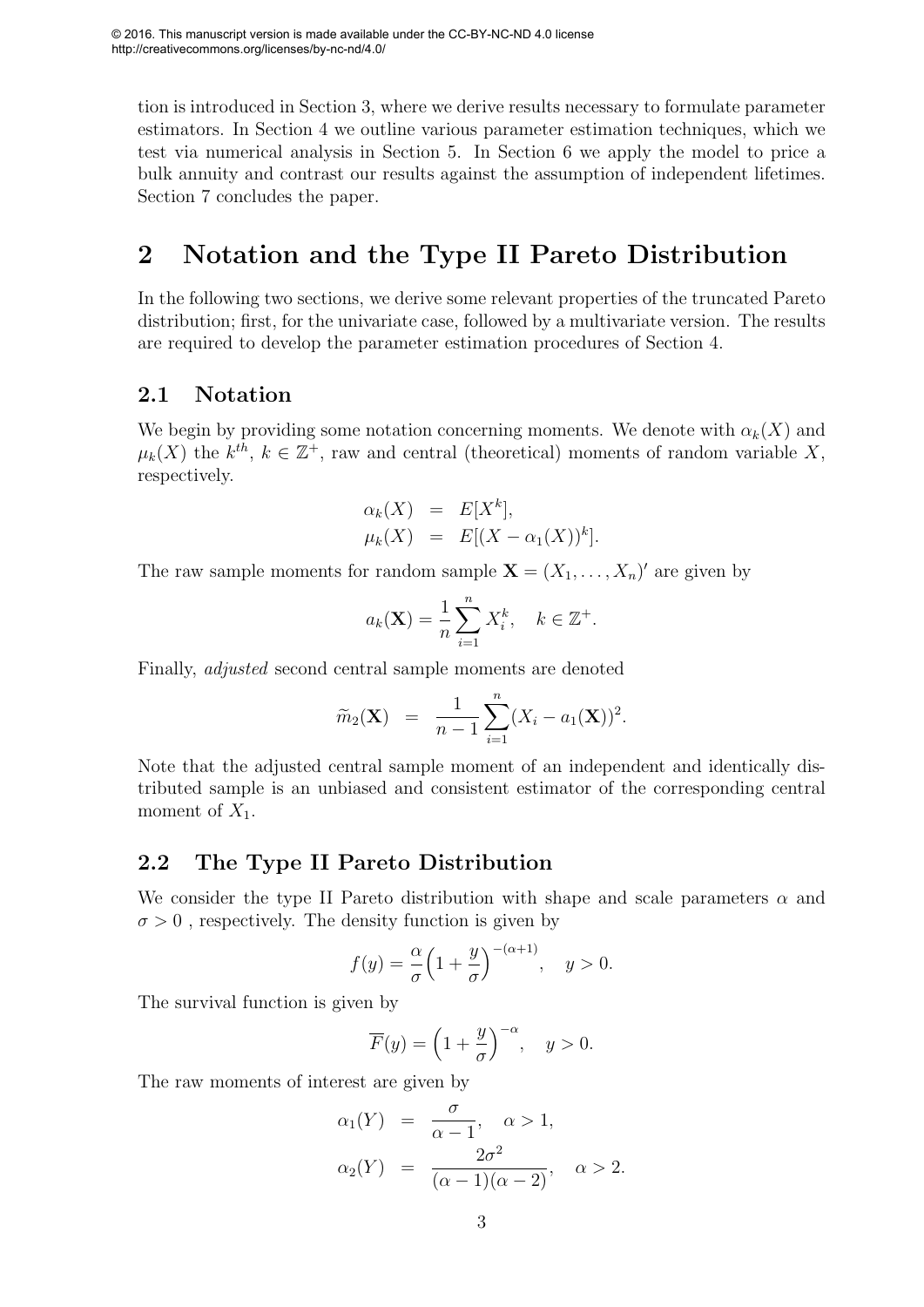or, generally, for  $k \in \mathbb{Z}^+$  and  $\alpha > k$ ,

$$
\alpha_k(Y) = \Gamma(k+1)\sigma^k \frac{\Gamma(\alpha-k)}{\Gamma(\alpha)}.
$$

The variance is given by

$$
\mu_2(Y) = \frac{\sigma^2 \alpha}{(\alpha - 1)^2 (\alpha - 2)}, \quad \alpha > 2.
$$

#### 2.3 Mean and Variance for the Truncated Pareto

**Theorem 1** *Consider* Y *distributed type II Pareto* $(\alpha, \sigma)$ *. Define the associated truncated random variable*  $T_Y = Y | Y > \tau$ . The mean and variance of  $T_Y$  are given by

$$
\alpha_1(\tau Y) = \frac{\sigma + \tau \alpha}{\alpha - 1},
$$
  
\n
$$
\mu_2(\tau Y) = \frac{(\sigma + \tau)^2 \alpha}{(\alpha - 1)^2 (\alpha - 2)}.
$$

**Proof.**  $\overline{F}(y; \alpha)$  denotes the survival function of a type II Pareto distribution with shape parameter  $\alpha$ .

$$
\alpha_1(\tau Y) = \frac{\alpha}{\overline{F}(\tau)} \int_{\tau}^{\infty} \frac{\frac{y}{\sigma}}{(1+\frac{y}{\sigma})^{\alpha+1}} dy.
$$

Applying partial fractions produces

$$
\alpha_1(\tau Y) = \frac{\alpha}{\overline{F}(\tau)} \int_{\tau}^{\infty} \left\{ \frac{1}{(1 + \frac{y}{\sigma})^{\alpha}} - \frac{1}{(1 + \frac{y}{\sigma})^{\alpha+1}} \right\} dy
$$
  
\n
$$
= \frac{\alpha}{\overline{F}(\tau)} \frac{\sigma}{\alpha - 1} \int_{\tau}^{\infty} \frac{\frac{\alpha - 1}{\sigma}}{(1 + \frac{y}{\sigma})^{\alpha}} dy - \frac{\sigma}{\overline{F}(\tau)} \int_{\tau}^{\infty} \frac{\frac{\alpha}{\sigma}}{(1 + \frac{y}{\sigma})^{\alpha+1}} dy
$$
  
\n
$$
= \frac{\alpha}{\overline{F}(\tau)} \frac{\sigma}{\alpha - 1} \overline{F}(\tau; \alpha - 1) - \frac{\sigma}{\overline{F}(\tau)} \overline{F}(\tau; \alpha)
$$
  
\n
$$
= \frac{\sigma \alpha}{\alpha - 1} \frac{\overline{F}(\tau; \alpha - 1)}{\overline{F}(\tau)} - \sigma = \frac{\sigma \alpha}{\alpha - 1} \left( 1 + \frac{\tau}{\sigma} \right) - \frac{\alpha - 1}{\alpha - 1} \sigma
$$
  
\n
$$
= \frac{\sigma + \tau \alpha}{\alpha - 1}.
$$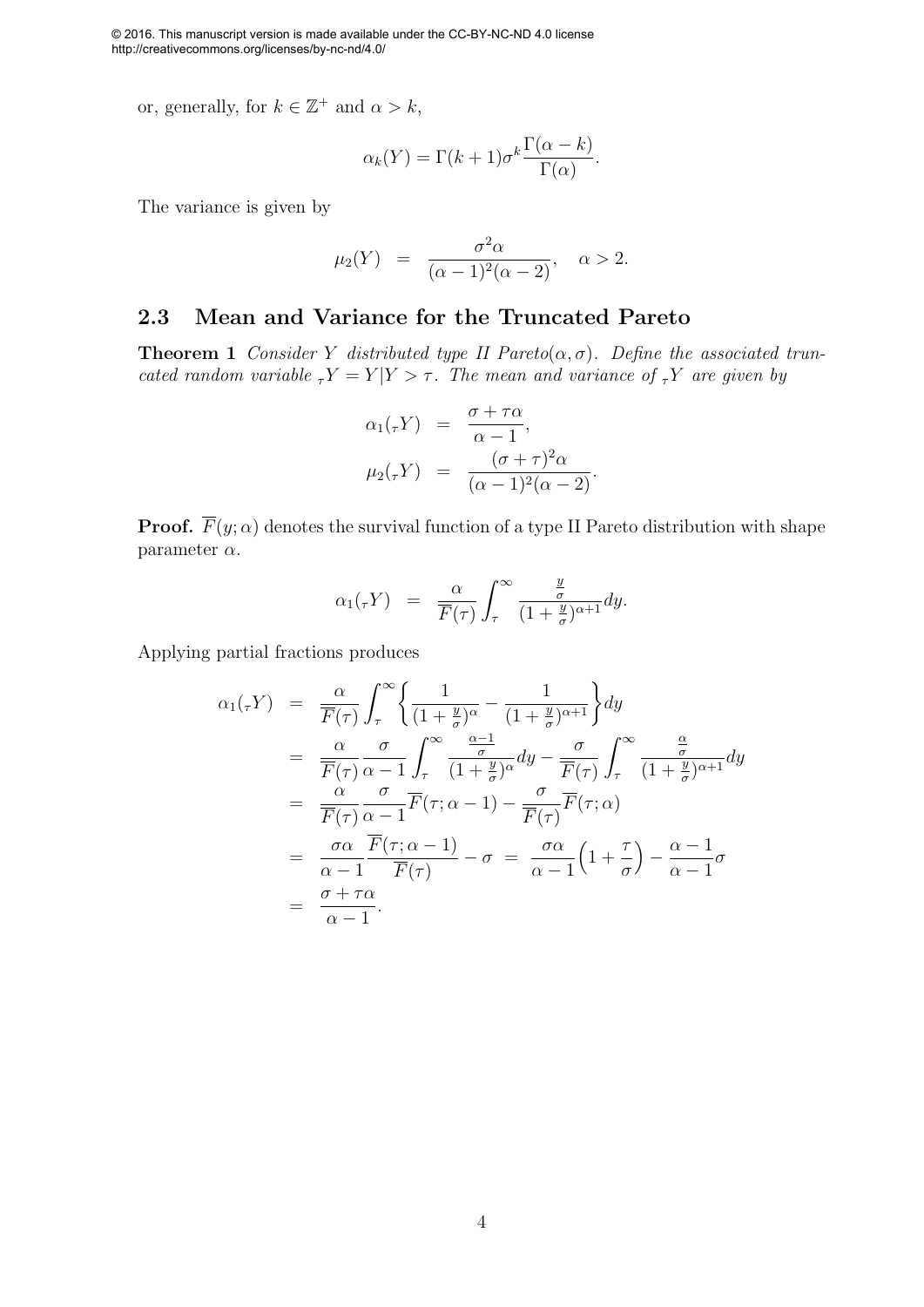$$
\alpha_{2}(\tau Y) = \frac{\alpha}{\overline{F}(\tau)} \int_{\tau}^{\infty} \frac{\frac{y^{2}}{(1+y^{2})^{\alpha+1}} dy
$$
\n
$$
= \frac{\sigma \alpha}{\overline{F}(\tau)} \int_{\tau}^{\infty} \left\{ \frac{1}{(1+\frac{y}{\sigma})^{\alpha-1}} - \frac{2}{(1+\frac{y}{\sigma})^{\alpha}} + \frac{1}{(1+\frac{y}{\sigma})^{\alpha+1}} \right\} dy
$$
\n
$$
= \frac{\sigma \alpha}{\overline{F}(\tau)} \frac{\sigma}{\alpha-2} \int_{\tau}^{\infty} \frac{\frac{\alpha-2}{\sigma}}{(1+\frac{y}{\sigma})^{\alpha-1}} dy - \frac{2\sigma \alpha}{\overline{F}(\tau)} \frac{\sigma}{\alpha-1} \int_{\tau}^{\infty} \frac{\frac{\alpha-1}{\sigma}}{(1+\frac{y}{\sigma})^{\alpha}} dy
$$
\n
$$
+ \frac{\sigma^{2}}{\overline{F}(\tau)} \int_{\tau}^{\infty} \frac{\frac{\alpha}{\sigma}}{(1+\frac{y}{\sigma})^{\alpha+1}} dy
$$
\n
$$
= \frac{\sigma^{2} \alpha}{\alpha-2} \overline{F}(\tau; \alpha-2) - \frac{2\sigma^{2} \alpha}{\alpha-1} \overline{F}(\tau; \alpha-1) + \sigma^{2} \overline{F}(\tau)
$$
\n
$$
= \frac{\sigma^{2} \alpha}{\alpha-2} (1+\frac{\tau}{\sigma})^{2} - \frac{2\sigma^{2} \alpha}{\alpha-1} (1+\frac{\tau}{\sigma}) + \sigma^{2}
$$
\n
$$
= \frac{\alpha(\alpha-1)}{(\alpha-1)(\alpha-2)} (\sigma^{2}+2\tau\sigma+\tau^{2}) - \frac{2\alpha(\alpha-2)}{(\alpha-1)(\alpha-2)} (\sigma^{2}+\tau\sigma)
$$
\n
$$
+ \frac{(\alpha-1)(\alpha-2)}{(\alpha-1)(\alpha-2)} \sigma^{2}
$$
\n
$$
= \sigma^{2} \frac{(\alpha^{2}-\alpha-2\alpha^{2}+4\alpha+\alpha^{2}-3\alpha+2)}{(\alpha-1)(\alpha-2)} + \tau \sigma \frac{(2\alpha^{2}-2\alpha-2\alpha^{2}+4\alpha)}{(\alpha-1)(\alpha-2)}
$$
\n

Here, we use the fact that  $\mu_2(\tau Y) = \alpha_2(\tau Y) - \alpha_1(\tau Y)^2$ .

$$
\mu_2(\tau Y)(\alpha - 1)^2(\alpha - 2) = (2\sigma^2 + 2\tau\sigma\alpha + \tau^2\alpha(\alpha - 1))(\alpha - 1) - (\sigma + \tau\alpha)^2(\alpha - 2)
$$
  
=  $\sigma^2(2\alpha - 2 - \alpha + 2) + 2\tau\sigma(\alpha^2 - \alpha - \alpha^2 + 2\alpha)$   
+  $\tau^2\alpha(\alpha^2 - 2\alpha + 1 - \alpha^2 + 2\alpha)$   
=  $(\sigma^2 + 2\tau\sigma + \tau^2)\alpha = (\sigma + \tau)^2\alpha.$ 

 $\blacksquare$ 

#### 2.4 Quantiles for the Truncated Pareto

**Lemma 1** *Consider* Y *distributed type II Pareto*( $\alpha$ , $\sigma$ )*. Define the associated truncated random variable*  $\tau Y = Y | Y > \tau$ . The quantile of level  $\lambda$  for  $\tau Y$ ,  $0 < \lambda < 1$ , is given by

$$
q_{\tau Y}(\lambda) = \left( \left( 1 - \lambda \right)^{-\frac{1}{\alpha}} \left( 1 + \frac{\tau}{\sigma} \right) - 1 \right) \sigma.
$$

**Proof.** Consider the distribution function of  $\tau Y$ ,

$$
F_{\tau Y}(y) = \frac{P(\tau < Y \le y)}{P(Y > \tau)} = \frac{P(Y > \tau) - P(Y > y)}{P(Y > \tau)} = 1 - \frac{P(Y > y)}{P(Y > \tau)} = 1 - \left(\frac{1 + \frac{y}{\sigma}}{1 + \frac{\tau}{\sigma}}\right)^{-\alpha}.
$$

Inverting this function produces the desired result.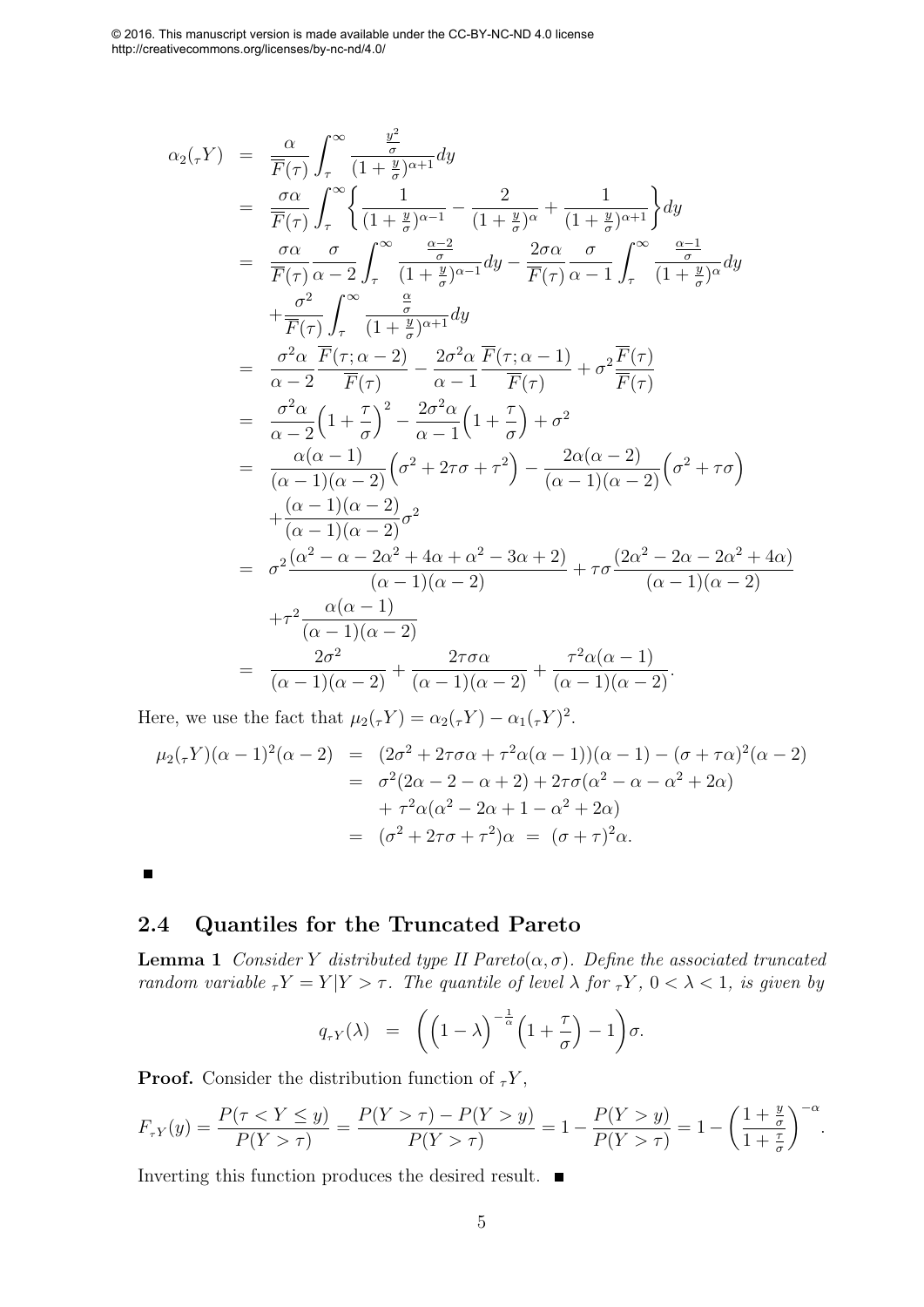## 3 A Multivariate Pareto Distribution

We now consider a multivariate construction of the type II Pareto distribution. Shape and scale parameters are given by  $\alpha$  and  $\sigma > 0$ , respectively. Let  $\mathbf{Y} = (Y_1, \ldots, Y_n)$  be an  $n$ -dimensional multivariate Pareto distribution; the survival function is given by

$$
\overline{F}_{\mathbf{Y}}(\mathbf{y}) = \left(1 + \frac{\sum_{i=1}^{n} y_i}{\sigma}\right)^{-\alpha},
$$

where  $\mathbf{y} = (y_1, \ldots, y_n)$ . It is known that the marginal distribution of  $Y_i$ ,  $i = 1, \ldots, n$ follows a univariate type II Pareto distribution with parameters  $\alpha$  and  $\sigma$ . Furthermore, the dependence structure of the marginals is characterized by the parameter  $\alpha$ ; that is, the correlation between  $Y_i$  and  $Y_j$ , for  $i \neq j$  is given by  $1/\alpha$ .

We provide some details: for  $\mathbf{Y} = (Y_1, \ldots, Y_n)$  multivariate Pareto, the covariance of  $Y_1$  and  $Y_2$  is given by

$$
Cov(Y_1, Y_2) = E[Y_1Y_2] - E[Y_1]E[Y_2]
$$
  
= 
$$
\frac{\sigma^2}{(\alpha - 1)(\alpha - 2)} - \frac{\sigma^2}{(\alpha - 1)^2}
$$
  
= 
$$
\frac{\sigma^2(\alpha - 1) - \sigma^2(\alpha - 2)}{(\alpha - 1)^2(\alpha - 2)} = \frac{\sigma^2\alpha}{(\alpha - 1)^2(\alpha - 2)} \times \frac{1}{\alpha}.
$$

#### 3.1 Mean, Variance and Covariance Results

We consider mean, variance, and covariance results for the marginal distributions after applying truncation to the multivariate distribution. Note that this is different from considering truncation on a subset of the multivariate distribution only. For example, one may consider mean and variance results on the marginal distribution when it alone is truncated, or even covariance results when the two marginals in question are truncated. Incidentally, we achieve the latter results as a by-product of multivariate truncation by trivially allowing  $n = 1$  and  $n = 2$ .

To avoid confusion, we introduce some further notation. Let  $\mathbf{Y} = (Y_1, \ldots, Y_n)$  be the multivariate distribution of interest. Let  $\tau = \tau \cdot 1_n$  be an *n*-dimensional vector where each entry takes value  $\tau$ . Then, let  ${}_{\tau}Y_i = Y_i | \mathbf{Y} > \tau$ .

**Theorem 2** *Consider*  $Y = (Y_1, \ldots, Y_n) \sim Multivariate$  *Pareto* $(\alpha, \sigma)$  *with survival function denoted*  $\overline{F}_{Y}(y; \alpha, \sigma)$ *. Define the associated truncated multivariate distribution*  $\tau_Y = \{Y|Y > \tau\}$ *. The mean and variance of*  $\tau Y_i$  *are given by* 

$$
\alpha_1(\tau Y_i) = \frac{\sigma + \tau(n+\alpha-1)}{\alpha-1},
$$

$$
\mu_2(\tau Y_i) = \frac{(\sigma + \tau n)^2 \alpha}{(\alpha-1)^2(\alpha-2)}.
$$

*The covariance between*  $\tau Y_i$  *and*  $\tau Y_j$ *,*  $i \neq j$  *remains* 

$$
Cov(\tau Y_i, \tau Y_j) = \frac{\sigma^2}{(\alpha - 1)^2(\alpha - 2)},
$$

*but the correlation between*  $\tau Y_i$  *and*  $\tau Y_j$ *,*  $i \neq j$  *is now given by* 

$$
Corr(\tau Y_i, \tau Y_j) = \frac{\sigma^2}{(\sigma + \tau n)^2} \frac{1}{\alpha}.
$$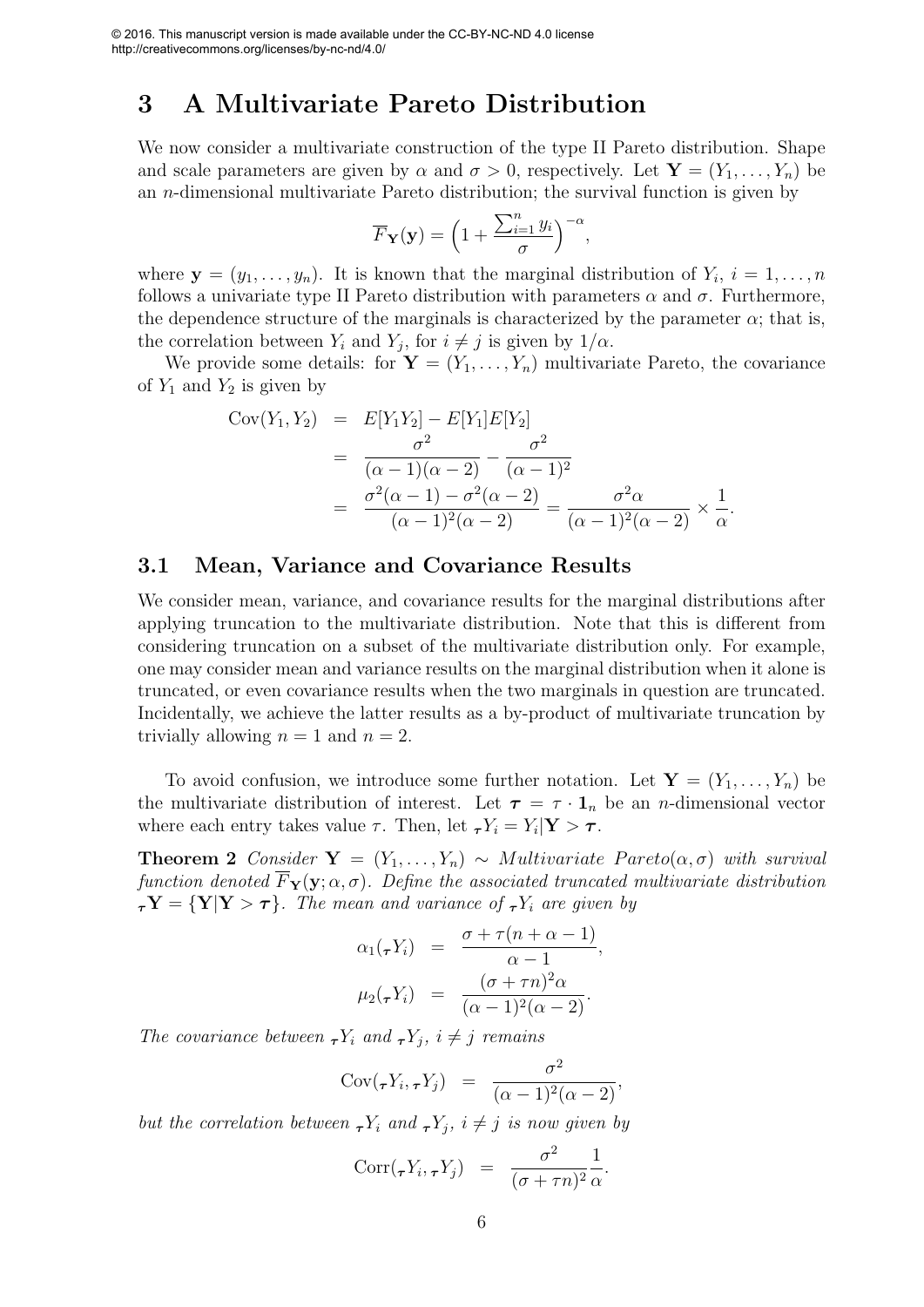**Proof.** The density of the multivariate distribution is found by appropriately differentiating the joint survival function.

$$
f_{\mathbf{Y}}(\mathbf{y}) = (-1)^n \frac{\partial^n \overline{F}_{\mathbf{Y}}(\mathbf{y})}{\partial y_1 \partial y_2 \partial y_3 \cdots \partial y_n}.
$$

The (truncated) marginal density is found by, first, integrating this joint density; since we are dealing with a truncated multivariate distribution, lower integration indices are set to  $\tau$ . And second, by normalizing with constant  $\overline{F}_{\mathbf{Y}}(\tau)$ .

Note that the survival function of the n-dimensional joint Pareto evaluated at point  $\tau$ ,  $\overline{F}_{\mathbf{Y}}(\tau)$ , is equivalent to the survival function of a univariate Pareto evaluated at point  $\tau n$ ,  $\overline{F}(\tau n)$ .

We consequently have that

$$
\alpha_1(\tau Y_1) = \frac{1}{\overline{F}(\tau n)} \int_{\tau}^{\infty} \frac{y_1 \alpha}{\sigma} \frac{dy_1}{\left(1 + \frac{y_1 + \tau (n-1)}{\sigma}\right)^{\alpha+1}}.
$$

Apply partial fractions to obtain

$$
\alpha_1(\tau Y_1) = \frac{\alpha}{\overline{F}(\tau n)} \int_{\tau}^{\infty} \left\{ \frac{1}{\left(1 + \frac{y_1 + \tau(n-1)}{\sigma}\right)^{\alpha}} - \frac{1 + \frac{\tau}{\sigma}(n-1)}{\left(1 + \frac{y_1 + \tau(n-1)}{\sigma}\right)^{\alpha+1}} \right\} dy_1.
$$

Finally, apply substitution  $z = y_1 + \tau (n - 1)$  and recognize that integrals are scaled survival functions of Pareto distributions.

$$
\alpha_1(\tau Y_1) = \frac{\alpha}{\overline{F}(\tau n)} \int_{\tau n}^{\infty} \left\{ \frac{1}{\left(1 + \frac{z}{\sigma}\right)^{\alpha}} - \frac{1 + \frac{\tau}{\sigma}(n-1)}{\left(1 + \frac{z}{\sigma}\right)^{\alpha+1}} \right\} dz
$$
  
\n
$$
= \frac{\alpha}{\overline{F}(\tau n)} \left\{ \frac{\sigma}{\alpha - 1} \overline{F}(\tau n; \alpha - 1) - \frac{\sigma}{\alpha} \left(1 + \frac{\tau(n-1)}{\sigma}\right) \overline{F}(\tau n) \right\}
$$
  
\n
$$
= \frac{\sigma \alpha}{\alpha - 1} \left(1 + \frac{\tau n}{\sigma}\right) - \sigma \left(1 + \frac{\tau(n-1)}{\sigma}\right)
$$
  
\n
$$
= \frac{\sigma \left(1 + \frac{\tau n}{\sigma}\right) \alpha - \sigma \left(1 + \frac{\tau n}{\sigma}\right) (\alpha - 1) + \tau (\alpha - 1)}{\alpha - 1} = \frac{\sigma + \tau (n + \alpha - 1)}{\alpha - 1}.
$$

Apply a similar approach to obtain the second raw moment  $\alpha_2(\tau Y_1)$ .

$$
\alpha_2(\tau Y_1) = \frac{1}{\overline{F}(\tau n)} \int_{\tau}^{\infty} \frac{y_1^2 \alpha}{\sigma} \frac{dy_1}{\left(1 + \frac{y_1 + \tau (n-1)}{\sigma}\right)^{\alpha+1}}.
$$

Apply partial fractions and substitution  $z = y_1 + \tau (n - 1)$ .

$$
\alpha_2(\tau Y_1) = \frac{\sigma \alpha}{\overline{F}(\tau n)} \int_{\tau n}^{\infty} \left\{ \frac{1}{\left(1 + \frac{z}{\sigma}\right)^{\alpha - 1}} - \frac{2\left(1 + \frac{\tau}{\sigma}(n - 1)\right)}{\left(1 + \frac{z}{\sigma}\right)^{\alpha}} + \frac{\left(1 + \frac{\tau}{\sigma}(n - 1)\right)^2}{\left(1 + \frac{z}{\sigma}\right)^{\alpha + 1}} \right\} dz
$$
  
\n
$$
= \frac{\sigma \alpha}{\overline{F}(\tau n)} \left\{ \frac{\sigma}{\alpha - 2} \overline{F}(\tau n; \alpha - 2) - \frac{2\sigma}{\alpha - 1} \left(1 + \frac{\tau(n - 1)}{\sigma}\right) \overline{F}(\tau n; \alpha - 1) + \frac{\sigma}{\alpha} \left(1 + \frac{\tau(n - 1)}{\sigma}\right)^2 \overline{F}(\tau n) \right\}.
$$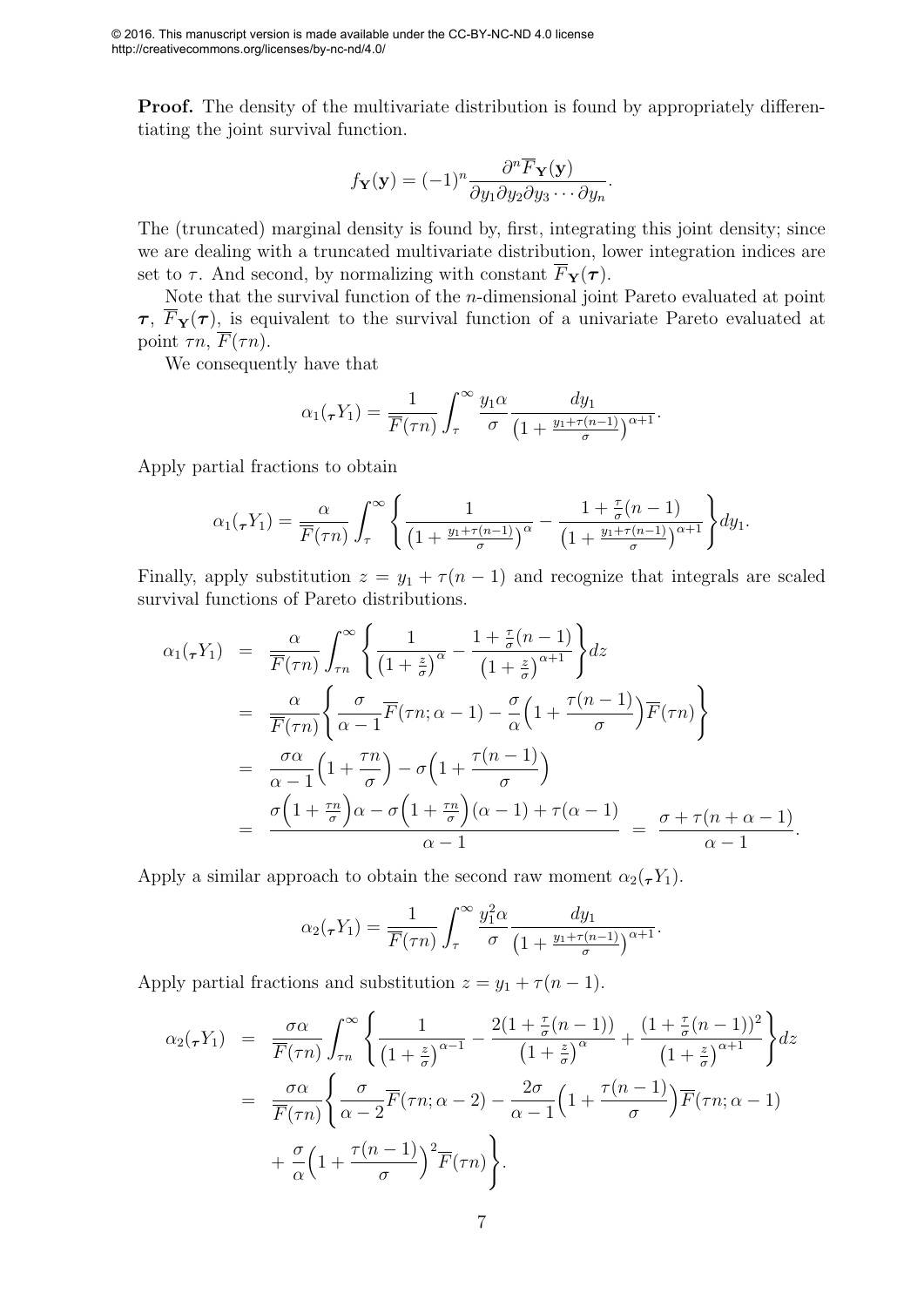This implies

$$
\alpha_2(\tau Y_1)(\alpha - 1)(\alpha - 2)/\sigma^2 = \left(1 + \frac{\tau n}{\sigma}\right)^2 \alpha(\alpha - 1)
$$
  
\n
$$
-2\left(1 + \frac{\tau n}{\sigma} - \frac{\tau}{\sigma}\right)\left(1 + \frac{\tau n}{\sigma}\right)\alpha(\alpha - 2) + \left(1 + \frac{\tau n}{\sigma} - \frac{\tau}{\sigma}\right)^2(\alpha - 1)(\alpha - 2)
$$
  
\n
$$
= \left(1 + \frac{\tau n}{\sigma}\right)^2 \left[\alpha(\alpha - 1) - 2\alpha(\alpha - 2) + (\alpha - 1)(\alpha - 2)\right]
$$
  
\n
$$
+ 2\left(1 + \frac{\tau n}{\sigma}\right)\frac{\tau}{\sigma}\left[\alpha(\alpha - 2) - (\alpha - 1)(\alpha - 2)\right] + \frac{\tau^2}{\sigma^2}\left[(\alpha - 1)(\alpha - 2)\right]
$$
  
\n
$$
= 2\left(1 + \frac{\tau n}{\sigma}\right)^2 + 2\left(1 + \frac{\tau n}{\sigma}\right)\frac{\tau}{\sigma}(\alpha - 2) + \frac{\tau^2}{\sigma^2}(\alpha - 1)(\alpha - 2).
$$

Rewrite the above as a quadratic of  $\tau$  to obtain

$$
\alpha_2(\tau Y_1) = \frac{2\sigma^2 + 2\tau\sigma(2n + \alpha - 2) + \tau^2(2n^2 + 2n(\alpha - 2) + (\alpha - 1)(\alpha - 2))}{(\alpha - 1)(\alpha - 2)}.
$$

To derive the variance, we use the fact that  $\mu_2(\tau Y_1) = \alpha_2(\tau Y_1) - \alpha_1(\tau Y_1)^2$ . Applying a common denominator of  $(\alpha - 1)^2(\alpha - 2)$ , the expression reduces very nicely to the one given above.

To derive the covariance, we require  $E[\tau Y_{1\tau}Y_{2}]$ . Again, we take expectation with respect to the the joint density. After integrating out the remaining  $n-2$  variables, we have

$$
E[\tau Y_1 \tau Y_2] = \frac{1}{\overline{F}(\tau n)} \int_{\tau}^{\infty} \int_{\tau}^{\infty} \frac{y_1 y_2(\alpha + 1)\alpha}{\sigma^2} \frac{dy_1 dy_2}{\left(1 + \frac{y_1 + y_2 + \tau(n-2)}{\sigma}\right)^{\alpha + 2}}.
$$

Although finding an expression for this term is more complicated, it is based on the same principles as before; we provide some details. Let  $z_1 = y_1 + y_2 + \tau (n-2)$  and  $z_2 = y_2 + \tau (n - 1).$ 

$$
E[\tau Y_1 \tau Y_2] = \frac{(\alpha + 1)\alpha}{\overline{F}(\tau n)} \int_{\tau}^{\infty} \frac{y_2}{\sigma} \int_{\tau}^{\infty} \frac{y_1}{\sigma} \frac{dy_1}{\left(1 + \frac{y_1 + y_2 + \tau(n-2)}{\sigma}\right)^{\alpha+2}} dy_2
$$
  

$$
= \frac{(\alpha + 1)\alpha}{\overline{F}(\tau n)} \int_{\tau}^{\infty} \frac{y_2}{\sigma} \int_{y_2 + \tau(n-1)}^{\infty} \left\{ \frac{1}{\left(1 + \frac{z_1}{\sigma}\right)^{\alpha+1}} - \frac{\left(1 + \frac{y_2 + \tau(n-2)}{\sigma}\right)}{\left(1 + \frac{z_1}{\sigma}\right)^{\alpha+2}} \right\} dz_1 dy_2
$$
  

$$
= \frac{(\alpha + 1)\alpha}{\overline{F}(\tau n)} \int_{\tau}^{\infty} \frac{y_2}{\sigma} \left[ \frac{\sigma}{\alpha} \frac{1}{\left(1 + \frac{y_2 + \tau(n-1)}{\sigma}\right)^{\alpha}} - \frac{\sigma}{\alpha + 1} \frac{\left(1 + \frac{y_2 + \tau(n-2)}{\sigma}\right)}{\left(1 + \frac{y_2 + \tau(n-1)}{\sigma}\right)^{\alpha+1}} \right] dy_2.
$$

Having dealt with  $y_1$ , collect the  $y_2$  terms, noting the presence of  $y_2^2$ .

$$
E[\tau Y_1 \tau Y_2] = \frac{(\alpha+1)\alpha}{\overline{F}(\tau n)} \int_{\tau}^{\infty} \left[ \frac{\sigma}{\alpha} \frac{\frac{y_2}{\sigma}}{\left(1+\frac{y_2+\tau(n-1)}{\sigma}\right)^{\alpha}} - \frac{\sigma}{\alpha+1} \frac{\frac{y_2}{\sigma}\left(1+\frac{\tau(n-2)}{\sigma}\right)}{\left(1+\frac{y_2+\tau(n-1)}{\sigma}\right)^{\alpha+1}} - \frac{\sigma}{\alpha+1} \frac{\left(\frac{y_2}{\sigma}\right)^2}{\left(1+\frac{y_2+\tau(n-1)}{\sigma}\right)^{\alpha+1}} \right] dy_2.
$$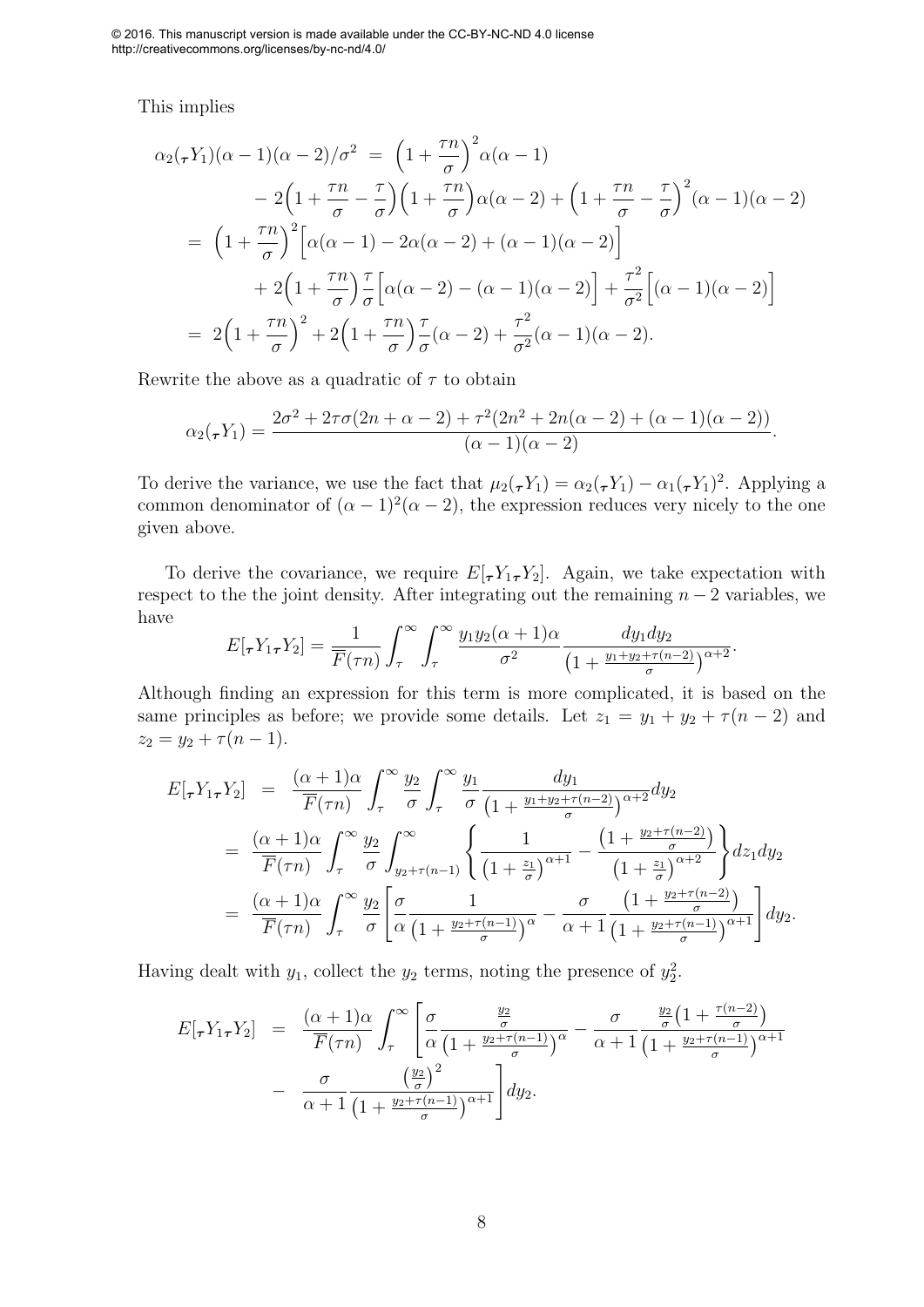Apply partial fractions and pull out scaled Pareto survival functions.

$$
E[\tau Y_1 \tau Y_2] = \sigma \frac{(\alpha+1)\alpha}{\overline{F}(\tau n)} \int_{\tau n}^{\infty} \left[ \frac{1}{\alpha} \left( \frac{1}{\left(1+\frac{z_2}{\sigma}\right)^{\alpha-1}} - \frac{1+\frac{\tau(n-1)}{\sigma}}{\left(1+\frac{z_2}{\sigma}\right)^{\alpha}} \right) \right] - \frac{\left(1+\frac{\tau(n-2)}{\sigma}\right)}{\alpha+1} \left( \frac{1}{\left(1+\frac{z_2}{\sigma}\right)^{\alpha}} - \frac{\left(1+\frac{\tau(n-1)}{\sigma}\right)}{\left(1+\frac{z_2}{\sigma}\right)^{\alpha+1}} \right) - \frac{1}{\alpha+1} \left( \frac{1}{\left(1+\frac{z_2}{\sigma}\right)^{\alpha-1}} - \frac{2\left(1+\frac{\tau(n-1)}{\sigma}\right)}{\left(1+\frac{z_2}{\sigma}\right)^{\alpha}} + \frac{\left(1+\frac{\tau(n-1)}{\sigma}\right)^2}{\left(1+\frac{z_2}{\sigma}\right)^{\alpha+1}} \right) dz_2
$$
  
\n
$$
= \sigma^2 \frac{(\alpha+1)\alpha}{\overline{F}(\tau n)} \left[ \frac{1}{\alpha} \left( \frac{1}{\alpha-2} \overline{F}(\tau n; \alpha-2) - \frac{1+\frac{\tau(n-1)}{\sigma}}{\alpha-1} \overline{F}(\tau n; \alpha-1) \right) \right)
$$
  
\n
$$
- \frac{\left(1+\frac{\tau(n-2)}{\sigma}\right)}{\alpha+1} \left( \frac{1}{\alpha-1} \overline{F}(\tau n; \alpha-1) - \frac{\left(1+\frac{\tau(n-1)}{\sigma}\right)}{\alpha} \overline{F}(\tau n) \right)
$$
  
\n
$$
- \frac{1}{\alpha+1} \left( \frac{1}{\alpha-2} \overline{F}(\tau n; \alpha-2) - \frac{2\left(1+\frac{\tau(n-1)}{\sigma}\right)}{\alpha-1} \overline{F}(\tau n; \alpha-1) + \frac{\left(1+\frac{\tau(n-1)}{\sigma}\right)^2}{\alpha} \overline{F}(\tau n) \right).
$$

The ratio of two Pareto survival functions reduces depending on the difference in shape parameters. Collect terms based on these ratios, using common denominator  $(\alpha-1)(\alpha-$ 2).

$$
E[\tau Y_{1\tau}Y_{2}] = \sigma^{2}(\alpha+1)\alpha \left[ \frac{\left(1+\frac{\tau n}{\sigma}\right)^{2}}{\alpha-2} \left(\frac{1}{\alpha}-\frac{1}{\alpha+1}\right) - \frac{\left(1+\frac{\tau n}{\sigma}\right)}{\alpha-1} \left(\frac{\left(1+\frac{\tau(n-1)}{\sigma}\right)}{\alpha}+\frac{\left(1+\frac{\tau(n-2)}{\sigma}\right)}{\alpha+1}-\frac{2\left(1+\frac{\tau(n-1)}{\sigma}\right)}{\alpha+1}\right) + \frac{\left(\left(1+\frac{\tau(n-1)}{\sigma}\right)\left(1+\frac{\tau(n-2)}{\sigma}\right)-\left(1+\frac{\tau(n-1)}{\sigma}\right)^{2}\right)}{(\alpha+1)\alpha} \right].
$$
  
= 
$$
\frac{\sigma^{2}}{(\alpha-1)(\alpha-2)} \left[\left(1+\frac{\tau n}{\sigma}\right)^{2}+2\left(1+\frac{\tau n}{\sigma}\right)\frac{\tau}{\sigma}(\alpha-2)+\frac{\tau^{2}}{\sigma^{2}}(\alpha-1)(\alpha-2)\right].
$$

Rewrite as a quadratic in  $\tau$  to obtain

$$
E[\tau Y_{1\tau}Y_{2}] = \frac{\sigma^{2} + 2\tau\sigma(n+\alpha-2) + \tau^{2}(n^{2} + 2n(\alpha-2) + (\alpha-1)(\alpha-2))}{(\alpha-1)(\alpha-2)}.
$$

Notice the similarity of this expression with that of  $\alpha_2(\tau Y_1)$ . In order to derive the covariance, we now take  $E[\tau Y_1 \tau Y_2]$ , rather than  $\alpha_2(\tau Y_1)$ , and subtract  $\alpha_1(\tau Y_1)^2$ .

$$
Cov(\tau Y_1, \tau Y_2) = E[\tau Y_1 \tau Y_2] - \alpha_1 (\tau Y_1)^2
$$
  
= 
$$
\frac{\sigma^2}{(\alpha - 1)^2 (\alpha - 2)} = Cov(Y_1, Y_2).
$$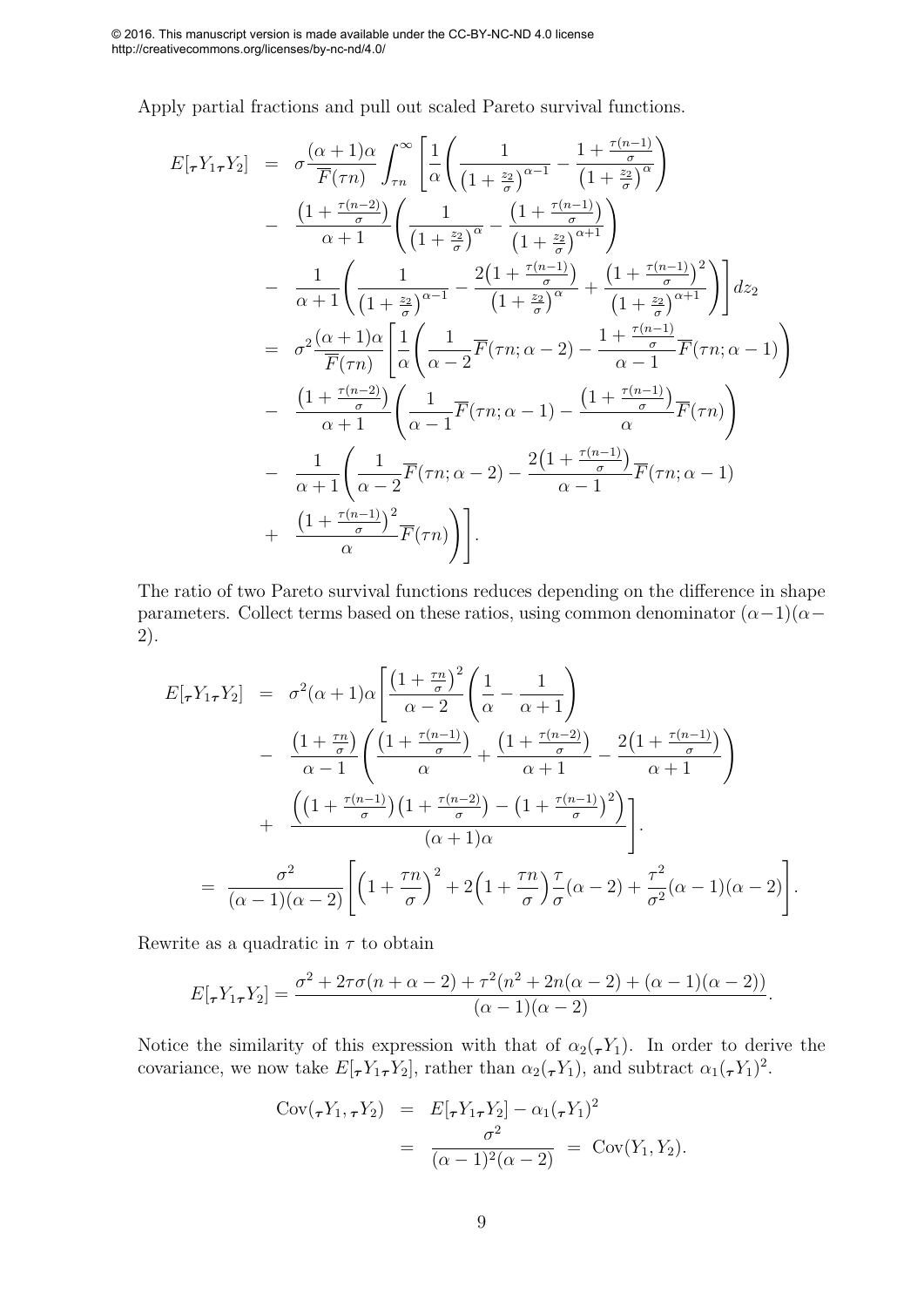Clearly the variance of the marginal from the truncated multivariate distribution differs from the variance of the marginal from the un-truncated distribution. Hence, we obtain a different correlation coefficient, one that goes to zero as  $\tau n$  increases.

$$
Corr(\tau Y_1, \tau Y_2) = \frac{\sigma^2}{(\sigma + \tau n)^2} \frac{1}{\alpha}.
$$

Remark 1 *It is convenient to note that*

$$
\alpha_2(\tau Y_1) - E[\tau Y_1 \tau Y_2] = \frac{(\sigma + \tau n)^2}{(\alpha - 1)(\alpha - 2)},
$$

*which is used to derive*  $E[\widetilde{m}_2(\tau Y)]$  *in Section 4.1.* 

#### 3.2 Minimum and Maximum Results

We consider the minimum and maximum element of our *n*-dimensional truncated multivariate Pareto distribution with shape and scale parameters  $\alpha$  and  $\sigma$ .

**Theorem 3** *Consider*  $Y = (Y_1, \ldots, Y_n) \sim Multivariate$  *Pareto* $(\alpha, \sigma)$  *with survival function denoted*  $\overline{F}_{Y}(y; \alpha, \sigma)$ *. Define the associated truncated multivariate distribution*  $\tau_Y = \{ Y | Y > \tau \}$ *. Let*  $\tau(Y_{(1)} = \min(\tau_Y)$  *and*  $\tau(Y_{(n)} = \max(\tau_Y)$ *.* 

$$
\alpha_1(\tau Y_{(1)}) = \frac{\sigma/n + \tau\alpha}{\alpha - 1},
$$
  

$$
\mu_2(\tau Y_{(1)}) = \frac{(\sigma/n + \tau)^2\alpha}{(\alpha - 1)^2(\alpha - 2)}.
$$

*Furthermore,*

$$
\alpha_1(\tau Y_{(n)}) = \sum_{i=1}^n (-1)^{i+1} \binom{n}{i} \left\{ \frac{\sigma + \tau(n + i(\alpha - 1))}{i(\alpha - 1)} \right\},
$$
  
\n
$$
\mu_2(\tau Y_{(n)}) = \sum_{i=1}^n (-1)^{i+1} \binom{n}{i} \frac{1}{i^2} \frac{2(\sigma + \tau(n - i))^2 + 2\alpha(\sigma + \tau n)\tau i + \tau^2 i^2 \alpha(\alpha - 3)}{(\alpha - 1)(\alpha - 2)} - \left( \sum_{i=1}^n (-1)^{i+1} \binom{n}{i} \left\{ \frac{\sigma + \tau(n + i(\alpha - 1))}{i(\alpha - 1)} \right\} \right)^2.
$$

**Proof.** It is easy to demonstrate that  $Y_{(1)}$  follows a Pareto distribution with shape  $\alpha$ and scale  $\sigma/n$ , and hence that  $\tau Y_{(1)}$  follows a truncated Pareto distribution with the same parameters. In some detail, we have

$$
P(Y_{(1)} > y) = P(Y_1 > y, \ldots, Y_n > y) = \overline{F}_{\mathbf{Y}}(y, \ldots, y) = \overline{F}(ny) = \frac{1}{(1 + \frac{ny}{\sigma})^{\alpha}}.
$$

Therefore, adjusting the scale parameter by  $1/n$  results in a Pareto survival function. Furthermore, it is irrelevant whether you either: find the minimum of a truncated multivariate Pareto, or truncate the minimum of an un-truncated multivariate Pareto. Both lead to the same result, the latter being more convenient.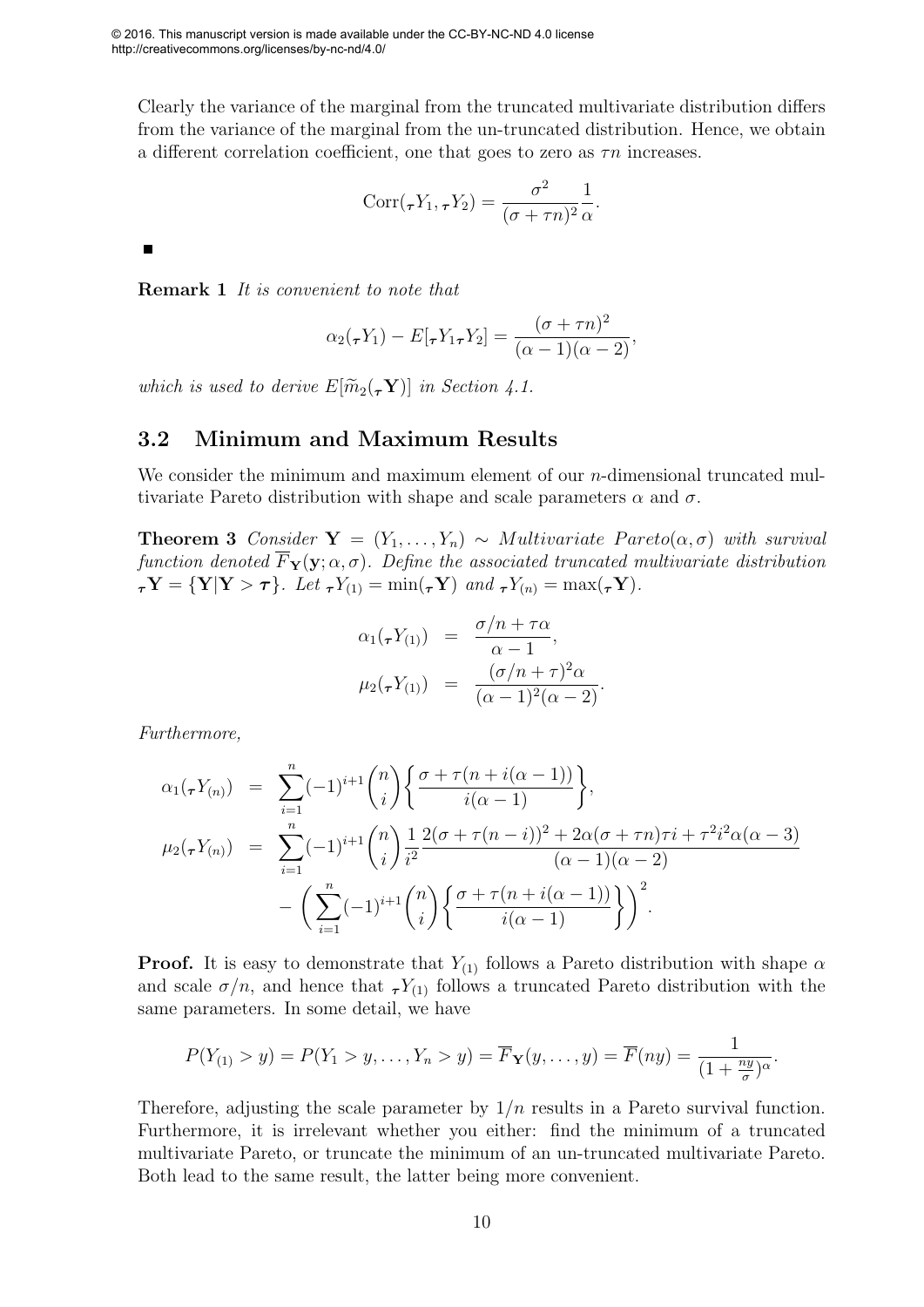We may apply Theorem 1 to obtain the mean and variance of  ${}_{\tau}Y_{(1)}$ .

$$
\alpha_1(\tau Y_{(1)}) = \frac{\sigma/n + \tau \alpha}{\alpha - 1},
$$
  

$$
\mu_2(\tau Y_{(1)}) = \frac{(\sigma/n + \tau)^2 \alpha}{(\alpha - 1)^2(\alpha - 2)}.
$$

For the maximum, we have a less straight-forward result. We start with the distribution function of the maximum of the truncated multivariate Pareto.

$$
P(\tau Y_{(n)} \le y) = P(Y_{(n)} \le y | \mathbf{Y} > \tau) = \frac{P(\tau < \mathbf{Y} \le y)}{P(\mathbf{Y} > \tau)}
$$
  
= 
$$
\frac{\sum_{i=0}^{n} (-1)^{i} {n \choose i} \overline{F}(yi + \tau(n-i))}{\overline{F}(\tau n)}
$$
  
= 
$$
\sum_{i=0}^{n} (-1)^{i} {n \choose i} \frac{\overline{F}(yi + \tau(n-i))}{\overline{F}(\tau n)}.
$$

Differentiate to find the density.

$$
f_{\tau Y_{(n)}}(y) = \frac{1}{\overline{F}(\tau n)} \sum_{i=1}^{n} (-1)^{i} {n \choose i} \frac{-\alpha i}{\sigma} \frac{1}{(1 + \frac{y i + \tau (n-i)}{\sigma})^{\alpha+1}}, \quad y > \tau.
$$

The expectation is given by

$$
\alpha_1(\tau Y_{(n)}) = \frac{\alpha}{\overline{F}(\tau n)} \sum_{i=1}^n (-1)^{i+1} \binom{n}{i} \int_{\tau}^{\infty} \frac{yi}{\sigma} \frac{dy}{(1 + \frac{yi + \tau(n-i)}{\sigma})^{\alpha+1}}
$$
  
= 
$$
\frac{\alpha}{\overline{F}(\tau n)} \sum_{i=1}^n (-1)^{i+1} \binom{n}{i} \int_{\tau}^{\infty} \left\{ \frac{1}{(1 + \frac{yi + \tau(n-i)}{\sigma})^{\alpha}} - \frac{1 + \frac{\tau}{\sigma}(n-i)}{(1 + \frac{yi + \tau(n-i)}{\sigma})^{\alpha+1}} \right\} dy.
$$

We now apply the substitution  $z = yi + \tau (n - i)$ . We obtain

$$
\alpha_1(\tau Y_{(n)}) = \frac{\alpha}{\overline{F}(\tau n)} \sum_{i=1}^n (-1)^{i+1} \binom{n}{i} \int_{\tau n}^\infty \left\{ \frac{1}{(1+\frac{z}{\sigma})^\alpha} - \frac{1+\frac{\tau}{\sigma}(n-i)}{(1+\frac{z}{\sigma})^{\alpha+1}} \right\} \frac{dz}{i}
$$
  
\n
$$
= \frac{\alpha}{\overline{F}(\tau n)} \sum_{i=1}^n (-1)^{i+1} \binom{n}{i} \frac{\sigma}{i} \left\{ \frac{\overline{F}(\tau n; \alpha-1)}{\alpha-1} - \frac{(1+\frac{\tau}{\sigma}(n-i))\overline{F}(\tau n)}{\alpha} \right\}
$$
  
\n
$$
= \sum_{i=1}^n (-1)^{i+1} \binom{n}{i} \frac{\sigma}{i} \left\{ \frac{\alpha(1+\frac{\tau n}{\sigma})}{\alpha-1} - \frac{(\alpha-1)(1+\frac{\tau}{\sigma}(n-i))}{\alpha-1} \right\}
$$
  
\n
$$
= \sum_{i=1}^n (-1)^{i+1} \binom{n}{i} \left\{ \frac{\sigma + \tau(n+i(\alpha-1))}{i(\alpha-1)} \right\}.
$$

In order to determine the variance of the truncated maximum we begin with the second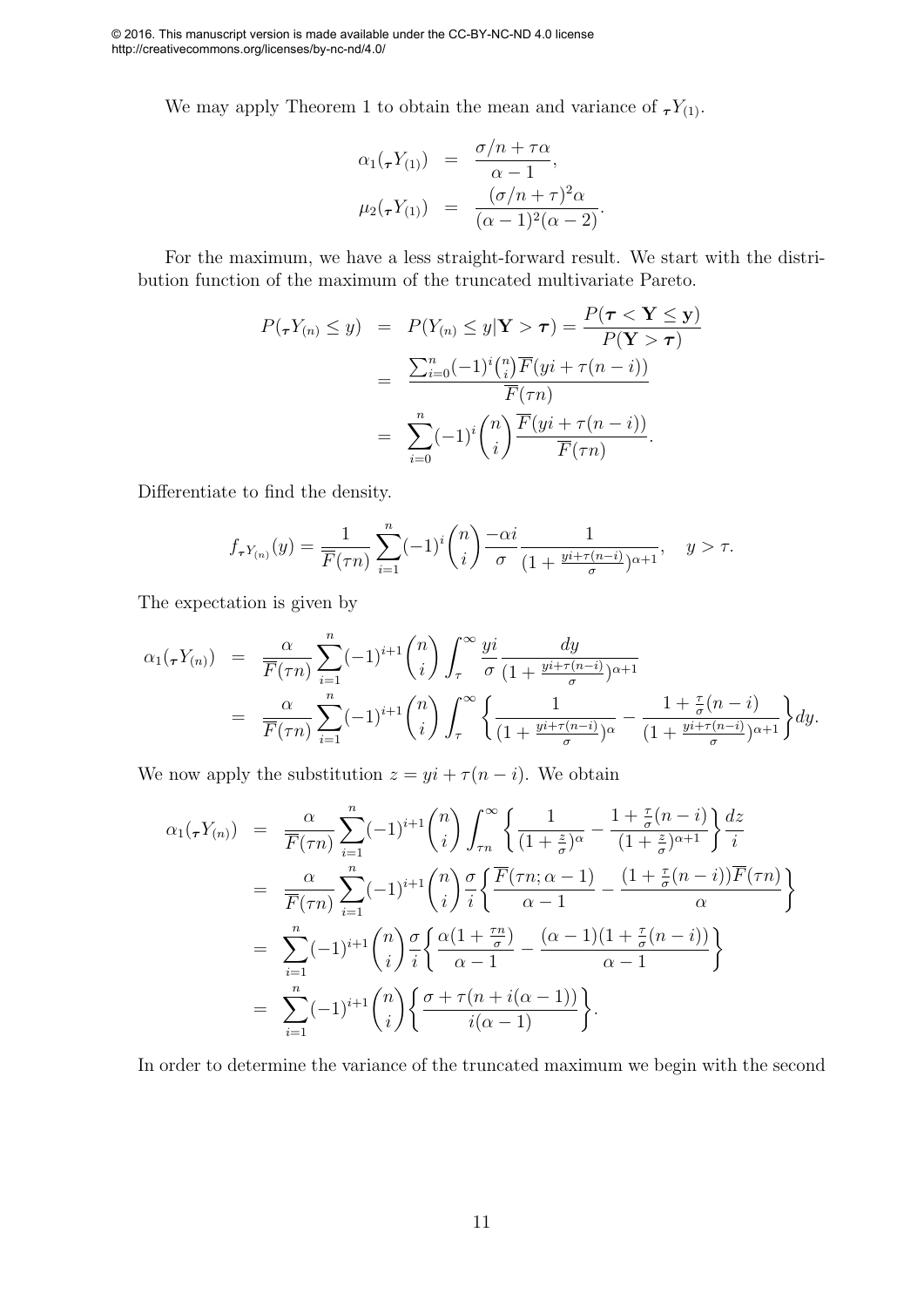raw moment.

$$
\alpha_{2}(\tau Y_{(n)}) = \frac{\alpha}{\overline{F}(\tau n)} \sum_{i=1}^{n} (-1)^{i+1} {n \choose i} \int_{\tau}^{\infty} \frac{y^{2}i}{\sigma} \frac{dy}{(1 + \frac{yi + \tau(n - i)}{\sigma})^{\alpha + 1}} \\
= \frac{\alpha}{\overline{F}(\tau n)} \sum_{i=1}^{n} (-1)^{i+1} {n \choose i} \frac{\sigma}{i} \int_{\tau n}^{\infty} \left\{ \frac{1}{(1 + \frac{z}{\sigma})^{\alpha - 1}} - \frac{2(1 + \frac{\tau}{\sigma}(n - i))}{(1 + \frac{z}{\sigma})^{\alpha}} + \frac{(1 + \frac{\tau}{\sigma}(n - i))^2}{(1 + \frac{z}{\sigma})^{\alpha + 1}} \right\} \frac{dz}{i} \\
= \frac{\alpha}{\overline{F}(\tau n)} \sum_{i=1}^{n} (-1)^{i+1} {n \choose i} \frac{\sigma^2}{i^2} \left\{ \frac{\overline{F}(\tau n; \alpha - 2)}{\alpha - 2} - \frac{2(1 + \frac{\tau}{\sigma}(n - i))\overline{F}(\tau n; \alpha - 1)}{\alpha - 1} + \frac{(1 + \frac{\tau}{\sigma}(n - i))^2\overline{F}(\tau n)}{\alpha} \right\} \\
= \sum_{i=1}^{n} (-1)^{i+1} {n \choose i} \frac{\sigma^2}{i^2} \left\{ \frac{(1 + \frac{\tau n}{\sigma})^2 \alpha(\alpha - 1)}{(\alpha - 1)(\alpha - 2)} - \frac{2(1 + \frac{\tau n}{\sigma})(1 + \frac{\tau}{\sigma}(n - i))\alpha(\alpha - 2)}{(\alpha - 1)(\alpha - 2)} + \frac{(1 + \frac{\tau}{\sigma}(n - i))^2(\alpha - 1)(\alpha - 2)}{(\alpha - 1)(\alpha - 2)} \right\} \\
= \sum_{i=1}^{n} (-1)^{i+1} {n \choose i} \frac{1}{i^2} \frac{2(\sigma + \tau n)^2 + 2(\sigma + \tau n)\tau i(\alpha - 2) + \tau^2 i^2(\alpha - 1)(\alpha - 2)}{(\alpha - 1)(\alpha - 2)} \\
= \sum_{i=1}^{n} (-1)^{i+1} {n \choose i} \frac{1}{i^2} \frac{2(\sigma + \tau(n - i))^2 +
$$

Consequently, we have that

$$
\mu_2(\tau Y_{(n)}) = \sum_{i=1}^n (-1)^{i+1} \binom{n}{i} \frac{1}{i^2} \frac{2(\sigma + \tau(n-i))^2 + 2\alpha(\sigma + \tau n)\tau i + \tau^2 i^2 \alpha(\alpha - 3))}{(\alpha - 1)(\alpha - 2)} - \left( \sum_{i=1}^n (-1)^{i+1} \binom{n}{i} \left\{ \frac{\sigma + \tau(n + i(\alpha - 1))}{i(\alpha - 1)} \right\} \right)^2.
$$

 $\blacksquare$ 

Remark 2 *From a purely theoretical standpoint, it is interesting to note that when*  $\tau = 0$ , we obtain the following

$$
\alpha_1(Y_{(n)}) = \sum_{i=1}^n (-1)^{i+1} \binom{n}{i} \frac{\sigma/i}{\alpha - 1} = \frac{\sigma}{\alpha - 1} \sum_{i=1}^n (-1)^{i+1} \binom{n}{i} i^{-1}
$$
  
= 
$$
\frac{\sigma}{\alpha - 1} (\psi(n + 1) + \gamma),
$$

*where*  $\psi$  *is the digamma function and*  $\gamma$  *is Euler's constant.* 

#### 3.3 Relationship Between Minimum and Maximum

A direct consequence of Theorem 3 yields an interesting relationship, in expectation, between the minimum and maximum observations of a multivariate Pareto distribution. Recall that

$$
\alpha_1(\tau Y_{(1)}) = \frac{\sigma/n + \tau \alpha}{\alpha - 1},
$$
  
\n
$$
\alpha_1(\tau Y_{(n)}) = \sum_{i=1}^n (-1)^{i+1} \binom{n}{i} \left\{ \frac{\sigma + \tau(n + i(\alpha - 1))}{i(\alpha - 1)} \right\}.
$$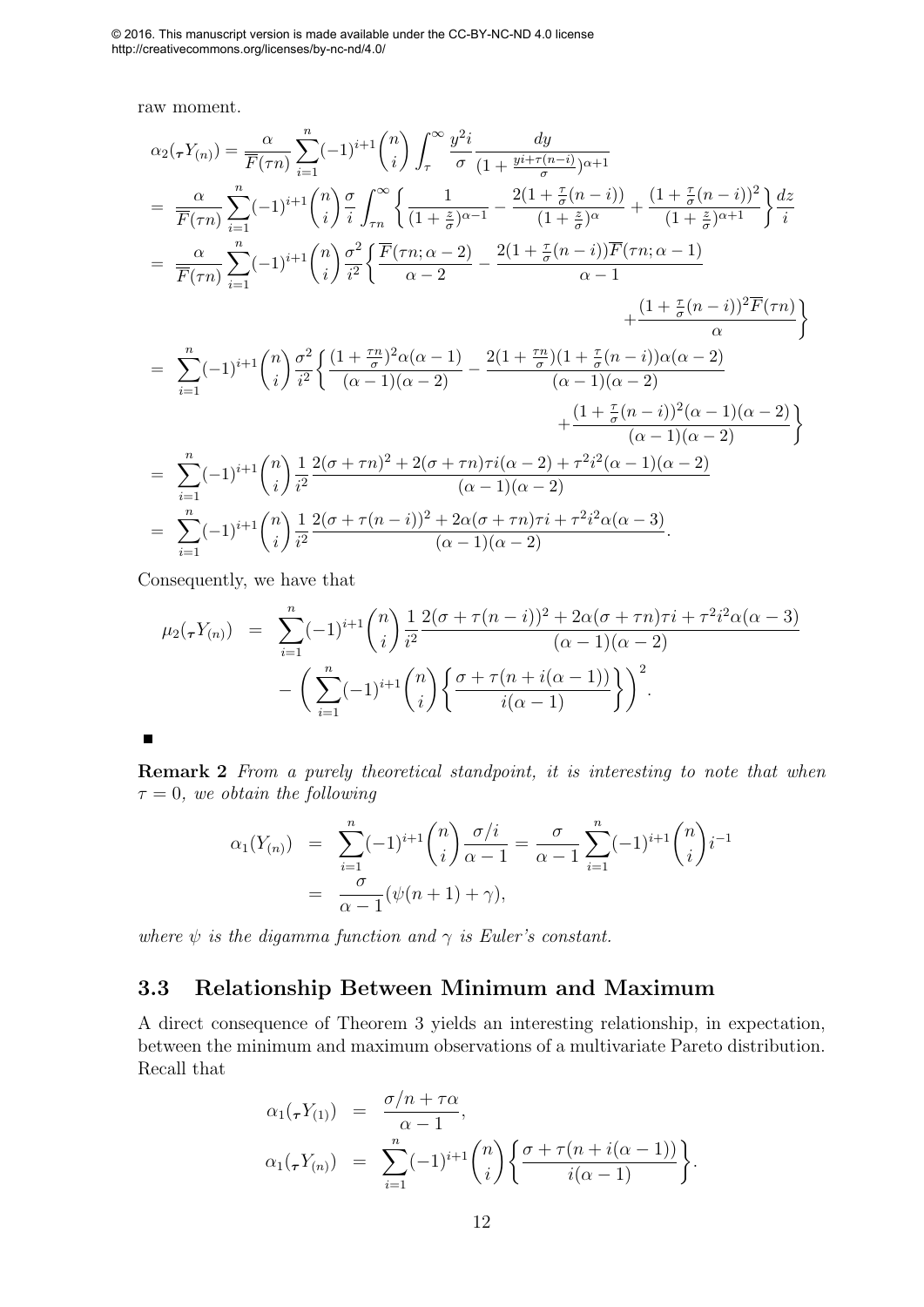We solve for  $\sigma$  using the first equation, which, when substituted into the second results in a cancellation of  $\alpha$ .

$$
\alpha_1(\tau Y_{(n)}) = \sum_{i=1}^n (-1)^{i+1} \binom{n}{i} \left\{ \frac{\{\alpha_1(\tau Y_{(1)})(\alpha-1) - \tau \alpha\} n + \tau (n + i(\alpha - 1))}{i(\alpha - 1)} \right\}
$$
  
= 
$$
\sum_{i=1}^n (-1)^{i+1} \binom{n}{i} \left\{ \frac{\alpha_1(\tau Y_{(1)}) n - \tau (n - i)}{i} \right\}.
$$

In other words, the expected maximum is a function of the expected minimum and the truncation point  $\tau$ . For the special case of  $n = 2$  and  $\tau = 0$  we obtain

$$
\alpha_1(Y_{(2)}) = 3\alpha_1(Y_{(1)}).
$$

#### 4 Estimators

We now apply the results of the previous section in order to facilitate estimation using sample statistics. We consider a situation in which we have multiple, say  $m$ , realizations of pools of size n, each with truncation point  $\tau$ . As the results of the previous section have shown, both  $\tau$  and  $n$  play prominent roles in determining various theoretical quantities of interest. It is for this reason that estimation requires each pool to have not only the same truncation point, but also be of similar size. As alluded to in the Introduction, this may make practical use of the model difficult for large  $n$ .

#### 4.1 Mean-Variance Estimator

Consider, again,  $\mathbf{Y} = (Y_1, \ldots, Y_n) \sim Multivariate \ Pareto(\alpha, \sigma)$  with survival function denoted  $\overline{F}_{\mathbf{Y}}(\mathbf{y};\alpha,\sigma)$ . Define the associated truncated multivariate distribution  $\tau \mathbf{Y} =$  ${\bf Y|Y > \tau}$ . Denote with  $a_1(\tau Y)$  and  $\widetilde{m}_2(\tau Y)$  the sample (or pool) mean and variance. That is,

$$
a_1(\tau \mathbf{Y}) = \frac{1}{n} \sum_{i=1}^n \tau Y_i,
$$
  

$$
\widetilde{m}_2(\tau \mathbf{Y}) = \frac{1}{n-1} \sum_{i=1}^n (\tau Y_i - a_1(\tau \mathbf{Y}))^2.
$$

Trivially, the expectation of  $a_1(\tau Y)$  is given by  $\alpha_1(\tau Y_1)$ . The expectation of  $\widetilde{m}_2(\tau Y)$ may easily be determined.

$$
E[a_1(\tau \mathbf{Y})] = \alpha_1(\tau Y_1) = \frac{\sigma + \tau(n + \alpha - 1)}{\alpha - 1},
$$
  
\n
$$
E[\widetilde{m}_2(\tau \mathbf{Y})] = \frac{1}{n - 1} E\left[\sum_{i=1}^n \tau Y_i^2 - na_1(\tau \mathbf{Y})^2\right]
$$
  
\n
$$
= \frac{1}{n - 1} \left( (n - 1) E[\tau Y_1^2] - (n - 1) E[\tau Y_1 \tau Y_2] \right)
$$
  
\n
$$
= \alpha_2(\tau Y_1) - E[\tau Y_1 \tau Y_2] = \frac{(\sigma + \tau n)^2}{(\alpha - 1)(\alpha - 2)}.
$$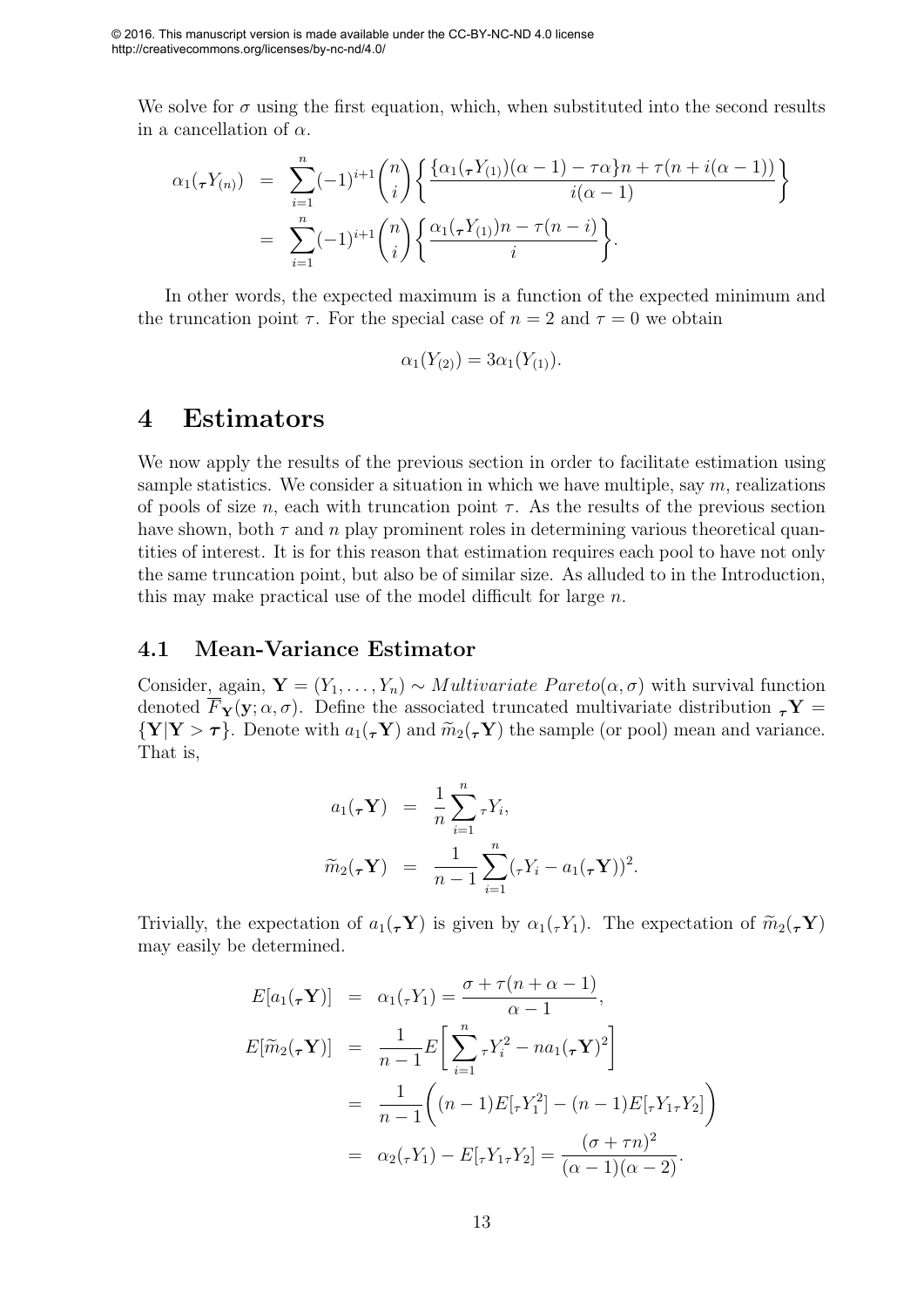Solving this system for  $\alpha$  and  $\sigma$  yields the following:

$$
\alpha = \frac{2E[\widetilde{m}_2(\tau \mathbf{Y})] - (E[a_1(\tau \mathbf{Y})] - \tau)^2}{E[\widetilde{m}_2(\tau \mathbf{Y})] - (E[a_1(\tau \mathbf{Y})] - \tau)^2},
$$
  

$$
\sigma = \frac{E[\widetilde{m}_2(\tau \mathbf{Y})](E[a_1(\tau \mathbf{Y})] - \tau)}{E[\widetilde{m}_2(\tau \mathbf{Y})] - (E[a_1(\tau \mathbf{Y})] - \tau)^2} - \tau n.
$$

Parameter estimates  $\hat{\alpha}$  and  $\hat{\sigma}$  are obtained by replacing  $E[a_1(\tau Y)]$  and  $E[\widetilde{m}_2(\tau Y)]$  with the average  $a_1(\tau Y)$  and  $\widetilde{m}_2(\tau Y)$  over the pools, respectively.

#### 4.2 Minimum-Mean-Variance Estimator

We develop an estimation technique based solely on the minimum. Recall from Theorem 3

$$
\alpha_1(\tau Y_{(1)}) = \frac{\sigma/n + \tau\alpha}{\alpha - 1},
$$
  

$$
\mu_2(\tau Y_{(1)}) = \frac{(\sigma/n + \tau)^2\alpha}{(\alpha - 1)^2(\alpha - 2)}.
$$

Let  $\tau Y_{(1)}$  be the collection of minima from each pool. Since pools are independent,  $a_1(\tau \mathbf{Y}_{(1)})$  and  $\widetilde{m}_2(\tau \mathbf{Y}_{(1)})$  are unbiased estimators of  $\alpha_1(\tau \mathbf{Y}_{(1)})$  and  $\mu_2(\tau \mathbf{Y}_{(1)})$ , respectively. Consequently, we have that

$$
\alpha = \frac{2E[\widetilde{m}_2(\tau \mathbf{Y}_{(1)})]}{E[\widetilde{m}_2(\tau \mathbf{Y}_{(1)})] - (E[a_1(\tau \mathbf{Y}_{(1)})] - \tau)^2},
$$
  
\n
$$
\sigma = \frac{E[\widetilde{m}_2(\tau \mathbf{Y}_{(1)})](E[a_1(\tau \mathbf{Y}_{(1)})] - 2\tau) + E[a_1(\tau \mathbf{Y}_{(1)})](E[a_1(\tau \mathbf{Y}_{(1)})] - \tau)^2}{E[\widetilde{m}_2(\tau \mathbf{Y}_{(1)})] - (E[a_1(\tau \mathbf{Y}_{(1)})] - \tau)^2}n.
$$

Parameter estimates  $\hat{\alpha}$  and  $\hat{\sigma}$  are obtained by replacing  $E[a_1(\tau Y_{(1)})]$  and  $E[\widetilde{m}_2(\tau Y_{(1)})]$ with the average  $a_1(\tau \mathbf{Y}_{(1)})$  and  $\widetilde{m}_2(\tau \mathbf{Y}_{(1)})$  over the pools, respectively.

#### 4.3 Minimum-Quantile Estimator

The estimation procedures of the above two subsections make use of mean and variance results. This implies  $\alpha$  must be greater than two. In order to provide a calibration procedure for any  $\alpha$ , we consider using quantiles of the pool minima.

Recall that  ${}_{\tau}Y_{(1)}$  is the collection of minima from each pool. Consider two quantiles  $\lambda_1$  and  $\lambda_2$ . Using Lemma 1 we formulate the following system of equations

$$
q_{\lambda_1} = q_{\lambda_1}(\alpha, \sigma^*) = \left( \left( 1 - \lambda_1 \right)^{-\frac{1}{\alpha}} \left( 1 + \frac{\tau}{\sigma^*} \right) - 1 \right) \sigma^*,
$$
  

$$
q_{\lambda_2} = q_{\lambda_2}(\alpha, \sigma^*) = \left( \left( 1 - \lambda_2 \right)^{-\frac{1}{\alpha}} \left( 1 + \frac{\tau}{\sigma^*} \right) - 1 \right) \sigma^*,
$$

Noting that the scale parameter of the minimum is  $\sigma^* = \sigma/n$ . Solving for  $\sigma^*$  yields

$$
\sigma^* = \frac{q_{\lambda_i} - (1 - \lambda_i)^{-\frac{1}{\alpha}} \tau}{(1 - \lambda_i)^{-\frac{1}{\alpha}} - 1}, \quad i = 1, 2.
$$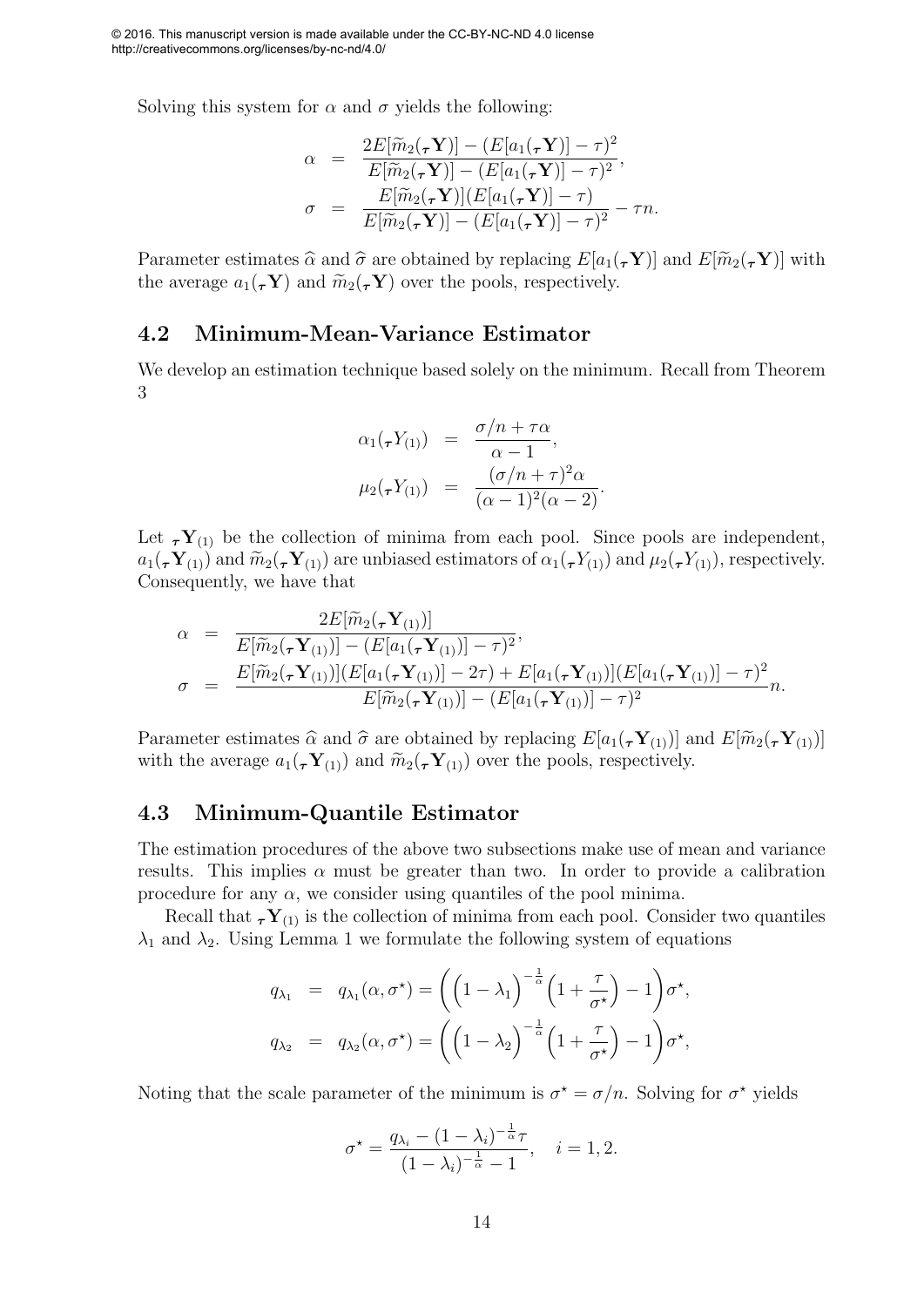This produces the following equation

$$
\frac{q_{\lambda_1} - (1 - \lambda_1)^{-\frac{1}{\alpha}}\tau}{(1 - \lambda_1)^{-\frac{1}{\alpha}} - 1} = \frac{q_{\lambda_2} - (1 - \lambda_2)^{-\frac{1}{\alpha}}\tau}{(1 - \lambda_2)^{-\frac{1}{\alpha}} - 1}.
$$
\n(1)

The estimate  $\hat{\alpha}$  is obtained by replacing theoretical quantiles,  $q_{\lambda_i}$ , with sample quantiles,  $\hat{q}_{\lambda_i}$ , and solving numerically. Finally,  $\sigma^*$  is estimated using  $\hat{\alpha}$  and a third quantile  $\lambda_3$  as follows:

$$
\widehat{\sigma}^* = \frac{\widehat{q}_{\lambda_3} - (1 - \lambda_3)^{-\frac{1}{\widehat{\alpha}}}\tau}{(1 - \lambda_3)^{-\frac{1}{\widehat{\alpha}}} - 1}.
$$
\n(2)

This estimation procedure requires three quantiles  $\lambda_1$ ,  $\lambda_2$  and  $\lambda_3$ . A natural question is how they can be selected optimally.

#### Optimal Quantile Level Selection

We briefly recall some knowledge from statistical estimation theory; please see Landsman (1996) for more details. We present some important statistical objects necessary for our further investigation. Let  $X_1, \ldots, X_n$  be a sample of independent and identically distributed random variables with density function  $f(x, \theta)$ , depending on some unknown parameter  $\theta \in \Theta \subset R$ . Let density  $f(x, \theta)$  be differentiable with respect to  $\theta$ for almost all  $x \in R$ . An important role in statistical estimation is played by the Fisher information about parameter  $\theta$  contained in observation  $X_1$ ; it is defined as

$$
I_{X_1}(\theta) = \int_R \left(\frac{\partial \ln f(x,\theta)}{\partial \theta}\right)^2 f(x,\theta) dx.
$$
 (3)

The importance of the Fisher information can be explained by the fact that it represents the main part in the well-known Rao-Cramér lower bound. In fact, for any unbiased statistic  $\theta_n = \theta_n(X_1, \ldots, X_n)$  and under some regularity conditions, we have

$$
E(\theta_n - \theta)^2 \ge \frac{1}{n I_{X_1}(\theta)}.\tag{4}
$$

A higher Fisher information corresponds to a lower bound, and consequently, more precise estimation. The same happens if we estimate the parameter  $\theta$  using some statistic  $T_n(X_1,\ldots,X_n)$ . Then, the lower bound is defined by Equation (4), where instead of  $I_{X_1}(\theta)$ , one should take the Fisher information  $I_{T_n}(\theta)$  contained in statistic  $T_n$ . The latter is defined by Equation (3), where instead of density  $f(x, \theta)$ , one should take  $f_{T_n}(x, \theta)$ , the density of statistic  $T_n$ .

Suppose  $\hat{q}_{\lambda_1}, \ldots, \hat{q}_{\lambda_k}$  are sample quantiles corresponding to levels  $0 < \lambda_1 \leq \ldots \leq$  $\lambda_k$  < 1. In Landsman (1996), Theorem 1, it was shown that the Fisher information contained in the sample quantiles,  $I_{\hat{q}_{\lambda_1},...,\hat{q}_{\lambda_k}}(\theta)$ , is asymptotically equal to  $nI_k(\lambda_1,\ldots,\lambda_k)$ , where

$$
I_k(\lambda_1,\ldots,\lambda_k) = \sum_{i=0}^k \frac{(\beta_{i+1} - \beta_i)^2}{\lambda_{i+1} - \lambda_i},\tag{5}
$$

 $0 < \lambda_1 \leq \ldots \leq \lambda_k < 1, \, \lambda_0 = 0, \lambda_{k+1} = 1, \, \beta_i = f(q_{\lambda_i}, \theta) \partial q_{\lambda_i}(\theta) / \partial \theta$ , for  $i = 1, \ldots, k$  and  $\beta_0 = \beta_{k+1} = 0$ . Then it is natural to find  $\lambda_1^*, \ldots, \lambda_k^*$ , such that

$$
I_k(\lambda_1,\ldots,\lambda_k)\to \max.
$$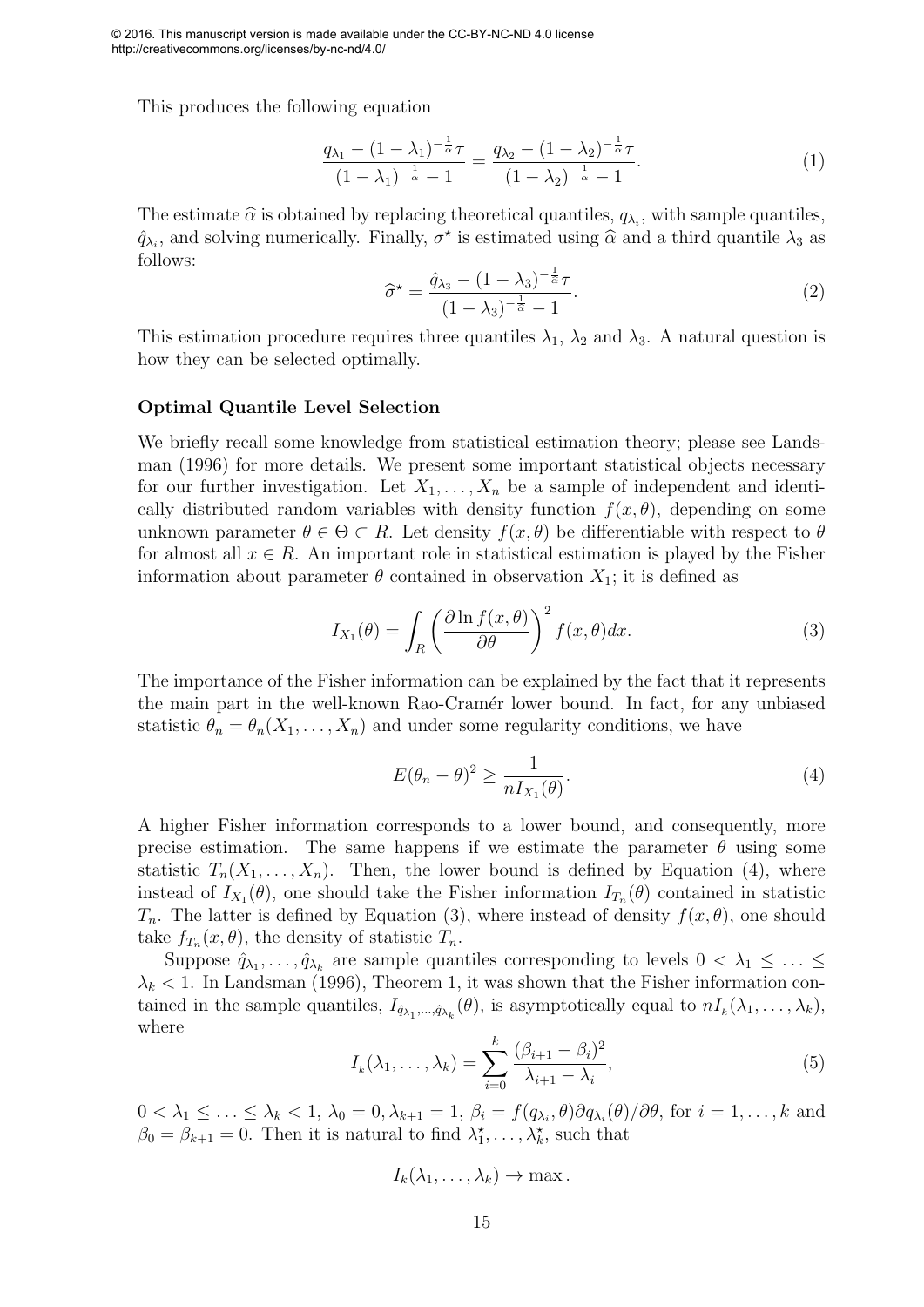We use exactly this criterion to determine optimal quantile levels. In fact, we want to estimate  $\alpha$  (with  $\sigma$  unknown) using two quantiles. Then  $k = 2$  and we obtain from Equation (5) the following objective function:

$$
I_2(\lambda_1, \lambda_2) = \frac{\beta_1^2}{\lambda_1} + \frac{(\beta_2 - \beta_1)^2}{\lambda_2 - \lambda_1} + \frac{\beta_2}{1 - \lambda_2},
$$

where  $\lambda_1 < \lambda_2$ ,

$$
\beta_i = f(q_{\lambda_i}) \frac{\partial q_{\lambda_i}}{\partial \alpha},
$$

and f and q are the density and quantile function of the truncated Pareto  $(\alpha, \sigma)$  distribution, respectively. We have

$$
f(y) = \frac{\alpha}{\sigma} \frac{\left(1 + \frac{y}{\sigma}\right)^{-(\alpha+1)}}{\left(1 + \frac{\tau}{\sigma}\right)^{-\alpha}},
$$
  
\n
$$
q_{\lambda} = \left((1 - \lambda)^{-\frac{1}{\alpha}} \left(1 + \frac{\tau}{\sigma}\right) - 1\right) \sigma,
$$
  
\n
$$
f(q_{\lambda}) = \frac{\alpha}{\sigma} \frac{(1 - \lambda)^{1 + \frac{1}{\alpha}}}{\left(1 + \frac{\tau}{\sigma}\right)},
$$
  
\n
$$
\frac{\partial q_{\lambda}}{\partial \alpha} = \frac{\sigma}{\alpha^2} \left(1 + \frac{\tau}{\sigma}\right) (1 - \lambda)^{-\frac{1}{\alpha}} \ln(1 - \lambda),
$$
  
\n
$$
\frac{\partial q_{\lambda}}{\partial \sigma} = (1 - \lambda)^{-\frac{1}{\alpha}} - 1.
$$

Consequently, we obtain

$$
\beta_i = \frac{1 - \lambda_i}{\alpha} \ln(1 - \lambda_i).
$$

The objective function may be rewritten as follows

$$
I_2(\lambda_1, \lambda_2) = \frac{1}{\alpha^2} \left( \frac{\check{\lambda}_1^2 \ln^2(\check{\lambda}_1)}{\lambda_1} + \frac{\left( \check{\lambda}_1 \ln(\check{\lambda}_1) - \check{\lambda}_2 \ln(\check{\lambda}_2) \right)^2}{\lambda_2 - \lambda_1} + \check{\lambda}_2 \ln^2(\check{\lambda}_2) \right).
$$

where  $\lambda = 1 - \lambda$ .

This expression may be maximized with respect to  $\lambda_1$  and  $\lambda_2$  numerically. Of critical importance is that  $\sigma$  plays no role in this optimization. The fact that  $\sigma$  is not required to determine the optimal quantiles to estimate  $\alpha$  is a mathematical consequence; however, given that  $\sigma$  is a scale parameter, and therefore has no impact on ranking observations, it is intuitive that the optimal quantile estimation of  $\alpha$  does not depend on it. The optimal solution, to four decimal places, is given by  $(\lambda_1^*, \lambda_2^*) = (0.6385, 0.9265)$ .

Figure 1 shows the one-dimensional plots over  $\lambda_1$  for select values of  $\lambda_2$  of 0.2, 0.5, 0.75, 0.9, 0.95, and 0.99. A break is present in each graph due to the restriction  $\lambda_1 \neq \lambda_2$ . Horizontal and vertical lines are added to indicate the maximum value of the objective function and optimal  $\lambda_1$ , respectively. It may be noticed that as  $\lambda_2$  increases, so does the optimal value of  $\lambda_1$ . However, the maximum value of the objective function increases until  $\lambda_2 = 0.9265$ , after which it decreases.

It is also of interest to determine the optimal (single) quantile level to estimate  $\alpha$  if  $\sigma$  is known. In this case,  $k = 1$  and the objective function is

$$
I_1(\lambda) = \frac{\beta^2}{\lambda(1-\lambda)} = \left(f(q_\lambda)\frac{\partial q_\lambda}{\partial \alpha}\right)^2 \frac{1}{\lambda(1-\lambda)} = \frac{1}{\alpha^2} \frac{1-\lambda}{\lambda} \ln^2(1-\lambda);
$$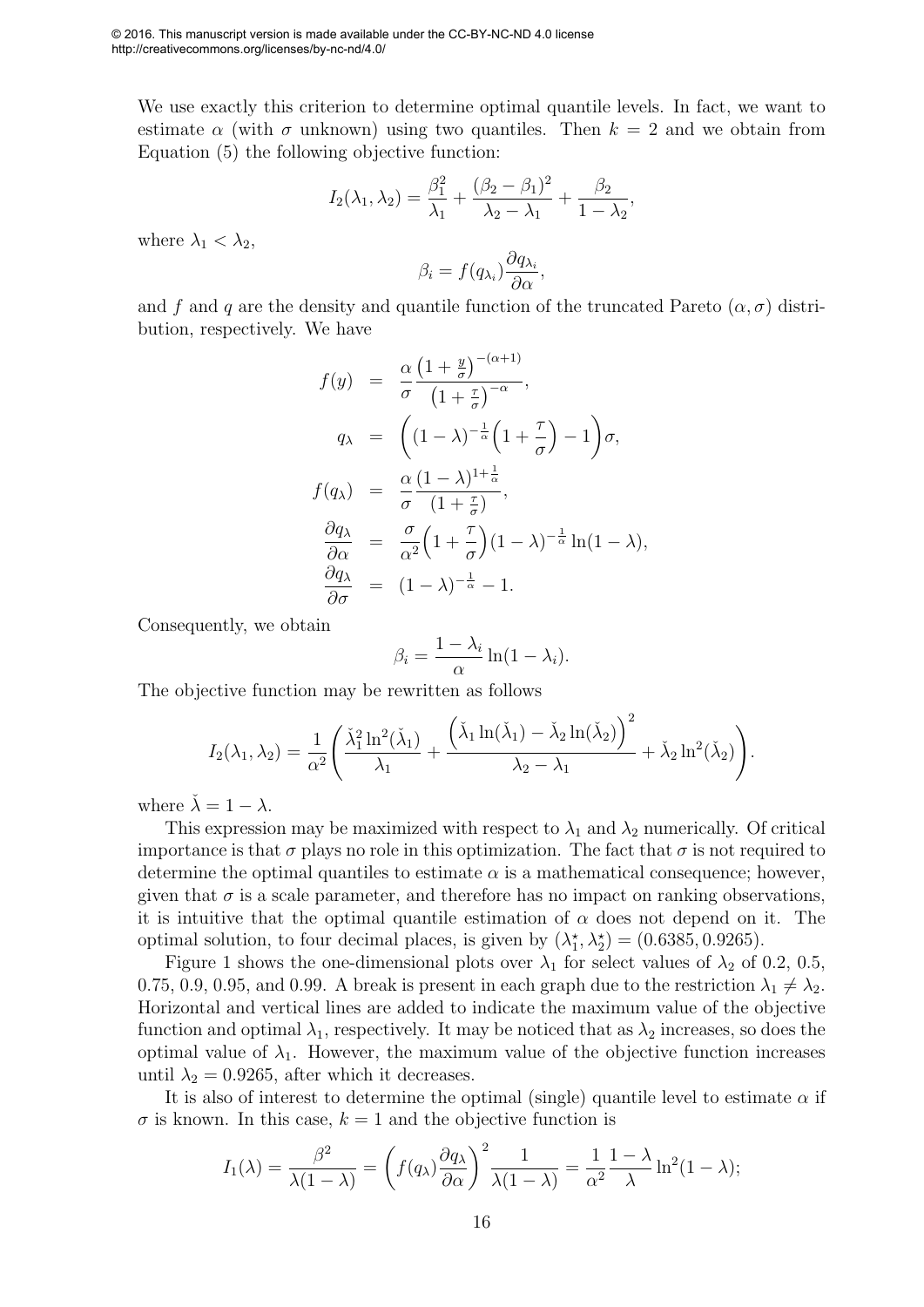

Figure 1: Objective function versus  $\lambda_1$  for select values of  $\lambda_2$ .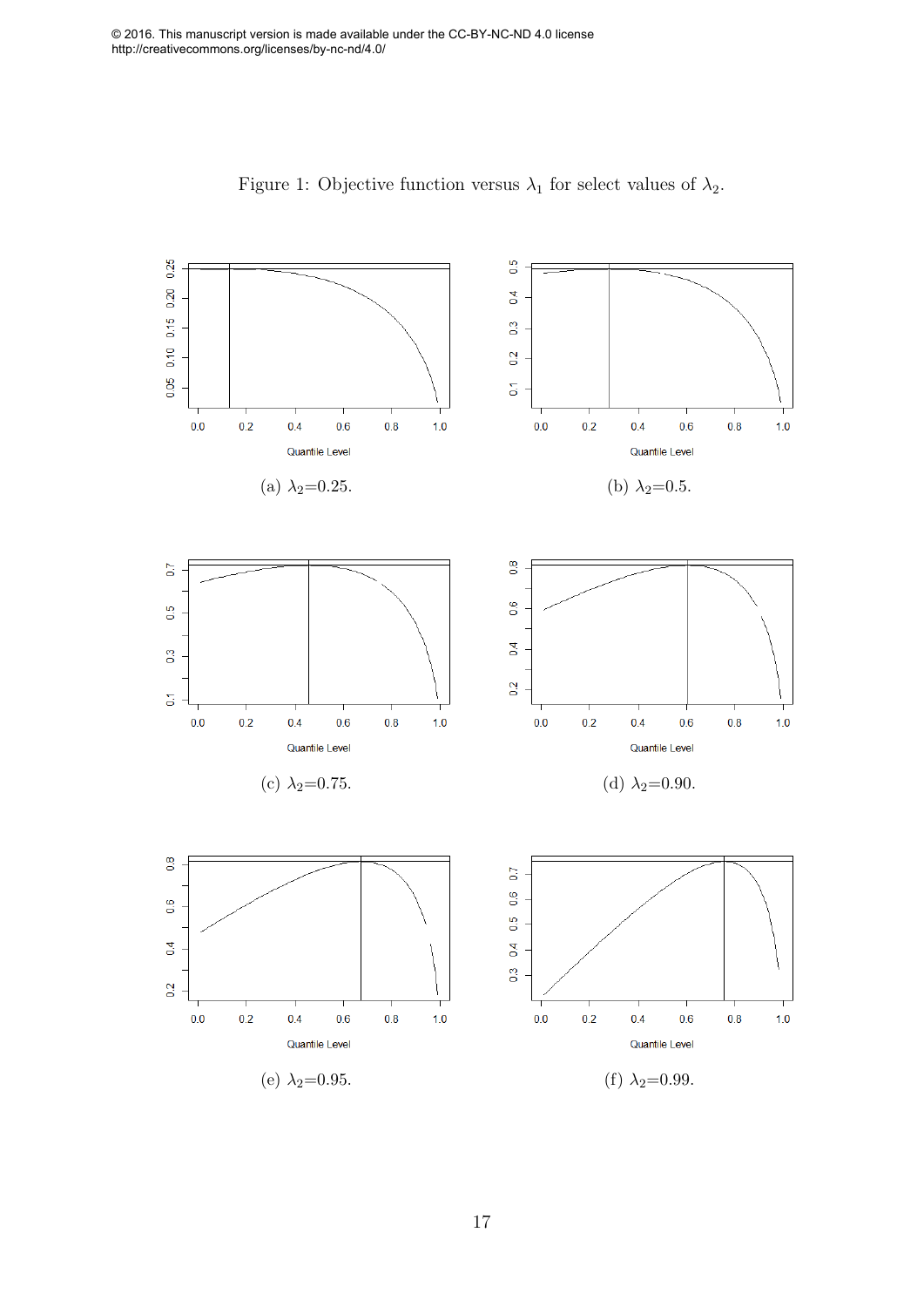see Equation (5). Consequently, optimal  $\lambda$  is found by maximizing

$$
\frac{1-\lambda}{\lambda}\ln^2(1-\lambda).
$$

This objective function may be optimized numerically. Alternatively, taking logarithms and differentiating with respect to  $\lambda$  produces the following equation for optimal  $\lambda^*$ :

$$
2\lambda^* + \ln(1 - \lambda^*) = 0. \tag{6}
$$

The optimal solution, to four decimal places, is given by  $\lambda^* = 0.7968$ ; see Figure 2, which shows the objective function as well as Equation (6) plotted over  $\lambda$ . Although  $\hat{\alpha}$ depends on  $\sigma$ , it is interesting to note that  $\lambda^*$  does not.

Figure 2: Optimal  $\lambda$  for estimating  $\alpha$  for known  $\sigma$ .



We return to the case of unknown  $\sigma$ . Armed with an estimate of  $\alpha$ , we consider the optimal quantile level  $\lambda_3$ , used in Equation (2), to estimate  $\sigma$ . To achieve this end, we optimize the following objective function

$$
I_1(\lambda) = \left(f(q_\lambda)\frac{\partial q_\lambda}{\partial \sigma}\right)^2 \frac{1}{\lambda(1-\lambda)} = \frac{\alpha^2}{\sigma^2} \left(1+\frac{\tau}{\sigma}\right)^{-2} \left(1-(1-\lambda_3)^{\frac{1}{\alpha}}\right)^2 \frac{1-\lambda_3}{\lambda_3};
$$

see Equation (5). Consequently, optimal  $\lambda_3$  is found by maximizing

$$
\left(1 - \left(1 - \lambda_3\right)^{\frac{1}{\alpha}}\right)^2 \frac{1 - \lambda_3}{\lambda_3},
$$

which may be numerically optimized directly. Alternatively, taking logarithms and differentiating with respect to  $\lambda_3$  produces the following equation for optimal  $\lambda_3^*$ :

$$
\alpha\Big((1-\lambda_3^{\star})^{-\frac{1}{\alpha}}-1\Big)=2\lambda_3^{\star}.\tag{7}
$$

It is clear that  $\lambda_3^*$  depends on  $\alpha$ . In Figure 3, the objective function is plotted versus  $\lambda_3$  for select values of  $\alpha$  of 0.5, 1, and 5; for the case  $\alpha = 5$ , the plot of Equation (7) versus  $\lambda_3$  is also provided.

Therefore, in the case of unknown  $\alpha$  and  $\sigma$ , we apply the following estimation procedure using optimal quantile levels.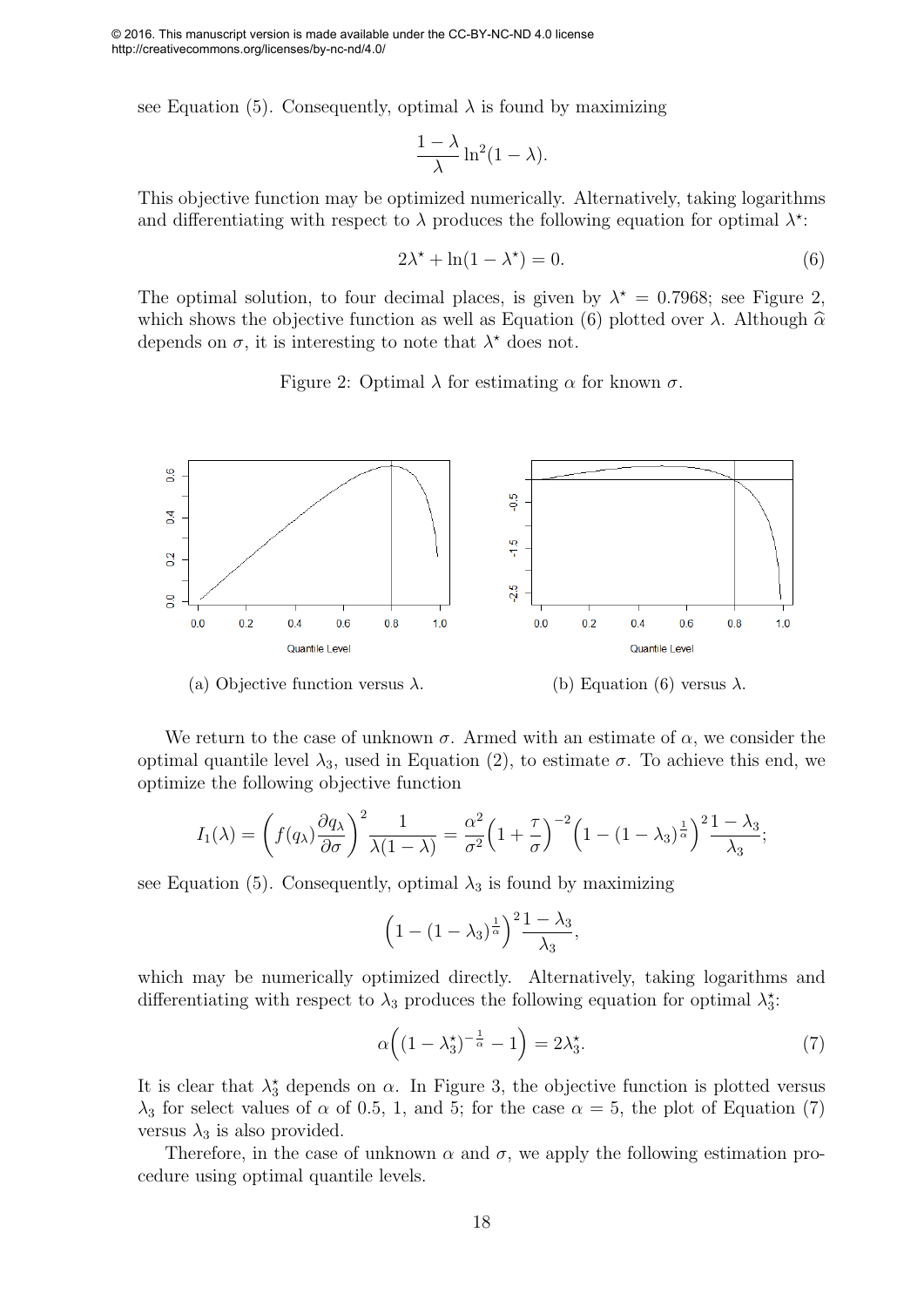



(a) Objective function versus  $\lambda_3$  for  $\alpha = 0.5$ . (b) Objective function versus  $\lambda_3$  for  $\alpha = 1$ .





(c) Objective function versus  $\lambda_3$  for  $\alpha = 5$ . (d) Equation (7) versus  $\lambda_3$  for  $\alpha = 5$ .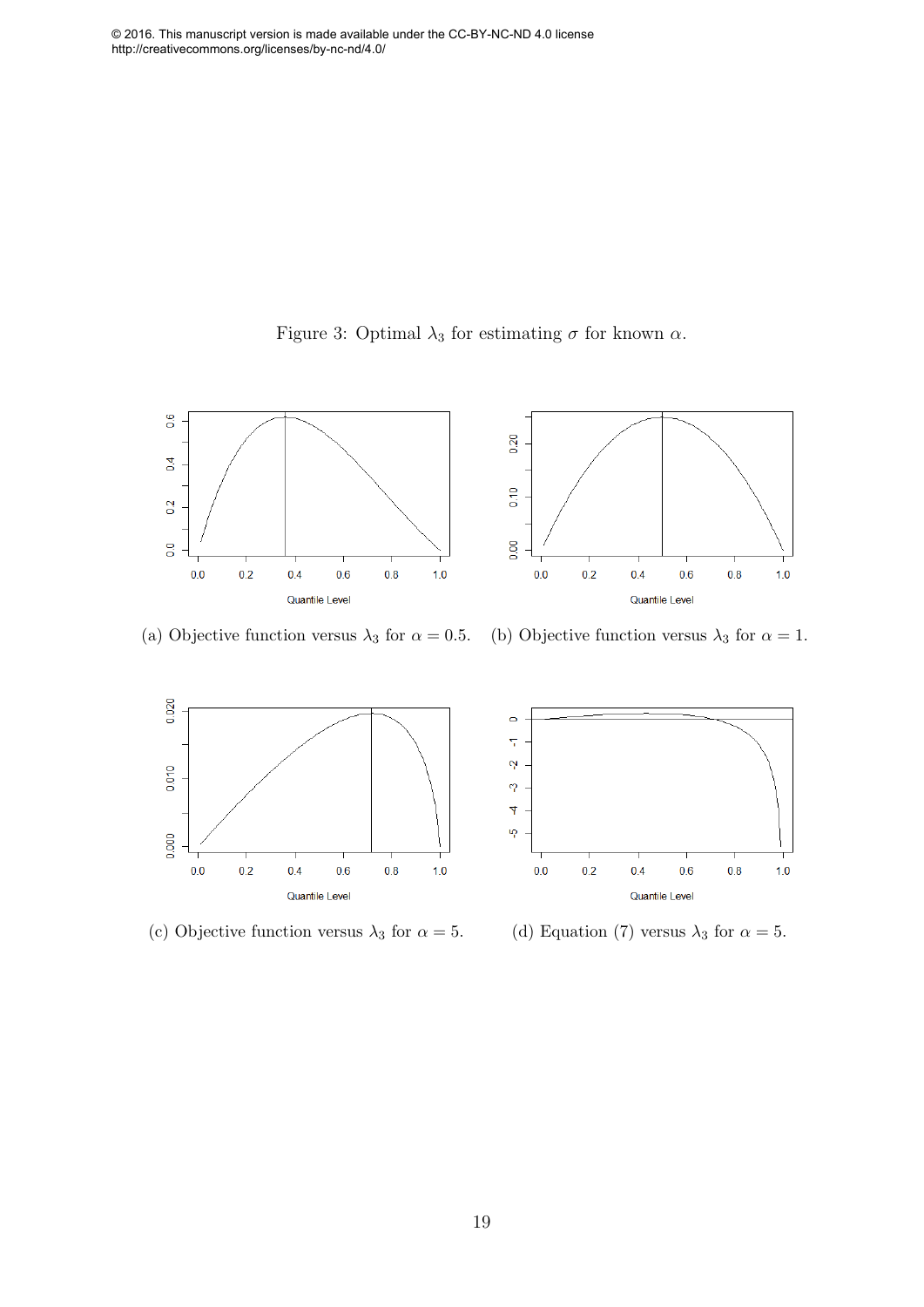#### Algorithm 1

- 1. Estimate  $\alpha$  using Equation (1) and quantile levels  $(\lambda_1^*, \lambda_2^*) = (0.6385, 0.9265)$ .
- 2. Using  $\widehat{\alpha}$ , determine  $\lambda_3^*$  via Equation (7).
- 3. Obtain  $\hat{\sigma}$  using  $\lambda_3^*$  in Equation (2).

### 5 Numerical Results

We provide a numerical comparison using simulated data in order to demonstrate the performance of the various estimation procedures. Although the simulation of multivariate Pareto observations does not introduce any difficulties, simulating truncated observations does. Namely, observations will have to be discarded in the generation process, which may considerably lengthen simulation times. The truncation point  $\tau$  and the dimension  $n$  of the distribution increase the time required to obtain an observation of a truncated multivariate observation. In conjunction with  $\tau$  and  $n$ , the parameters  $\alpha$  and  $\sigma$  also play a role.

The impact of the truncation point may be minimized by including translation. In fact, given that the Pareto distribution is expressly applied to investigate tail behaviour, translation is natural and accounted for in the generalized, three parameter, Pareto distribution. However, rather than estimate the translation point (location parameter), we set it to 60. This is done for illustrative purposes; it would be of interest to model the generalized Pareto distribution and rigorously determine the location parameter.

The impact of  $n$ , unfortunately, is not so easy to overcome. Simulation times increase drastically for  $n > 3$  with the magnitude of  $\tau$  playing an ever increasing role. We produce various samples of bivariate data with  $\tau = 5$  as well as some 20-variate samples with  $\tau = 2.5$  (and a corresponding increase of the translation point to 62.5). In other words, all the samples are of lifetimes with 65 serving as the effective truncation point. It is important to highlight that, although simulating from a high-dimensional truncated multivariate Pareto distribution produces computational difficulties, this does not imply that fitting such a sample (if it were available) would incur any difficulties. As alluded to above, the present theory imposes some conditions on any such sample data.

The plot of a generated bivariate Pareto distribution with  $\alpha = 4, \sigma = 3$  is provided in Figure 4. Parameter values were chosen to roughly resemble real joint-lives data truncated at 65; one data-point was censored at 120.

Estimation results for a bivariate Pareto distribution with  $\alpha = 4, \sigma = 3$  are provided in Table 1. The table shows results for  $m = 1,000, 10,000,$  and 100,000. In addition to the mean-variance estimation procedure of Section 4.1 (labelled MV), the minimummean-variance procedure of Section 4.2 (labelled Min), and the minimum-quantile with optimal quantile levels  $\lambda_1^* = 0.6385$ ,  $\lambda_2^* = 0.9265$ , and  $\lambda_3^*$  of Section 4.3, we also provide the minimum-quantile estimation procedures for various other combinations of quantile levels. In these latter cases,  $\alpha$  is estimated using  $\lambda_1$  and  $\lambda_2$ , and  $\sigma$  is estimated using  $\hat{\alpha}$  and  $\lambda_1$ . We selected these combinations of  $\lambda_1$  and  $\lambda_2$  to illustrate the importance of choosing the quantile levels, especially when faced with a relatively small sample.

It can be seen in Table 1 that the minimum-quantile procedure with optimal quantile levels performs consistently well. It may also be noted that the optimal quantile levels do not always produce estimates closest to the true values. This is not alarming given the manner in which we define *optimal*, which is related to the variability of the estimator.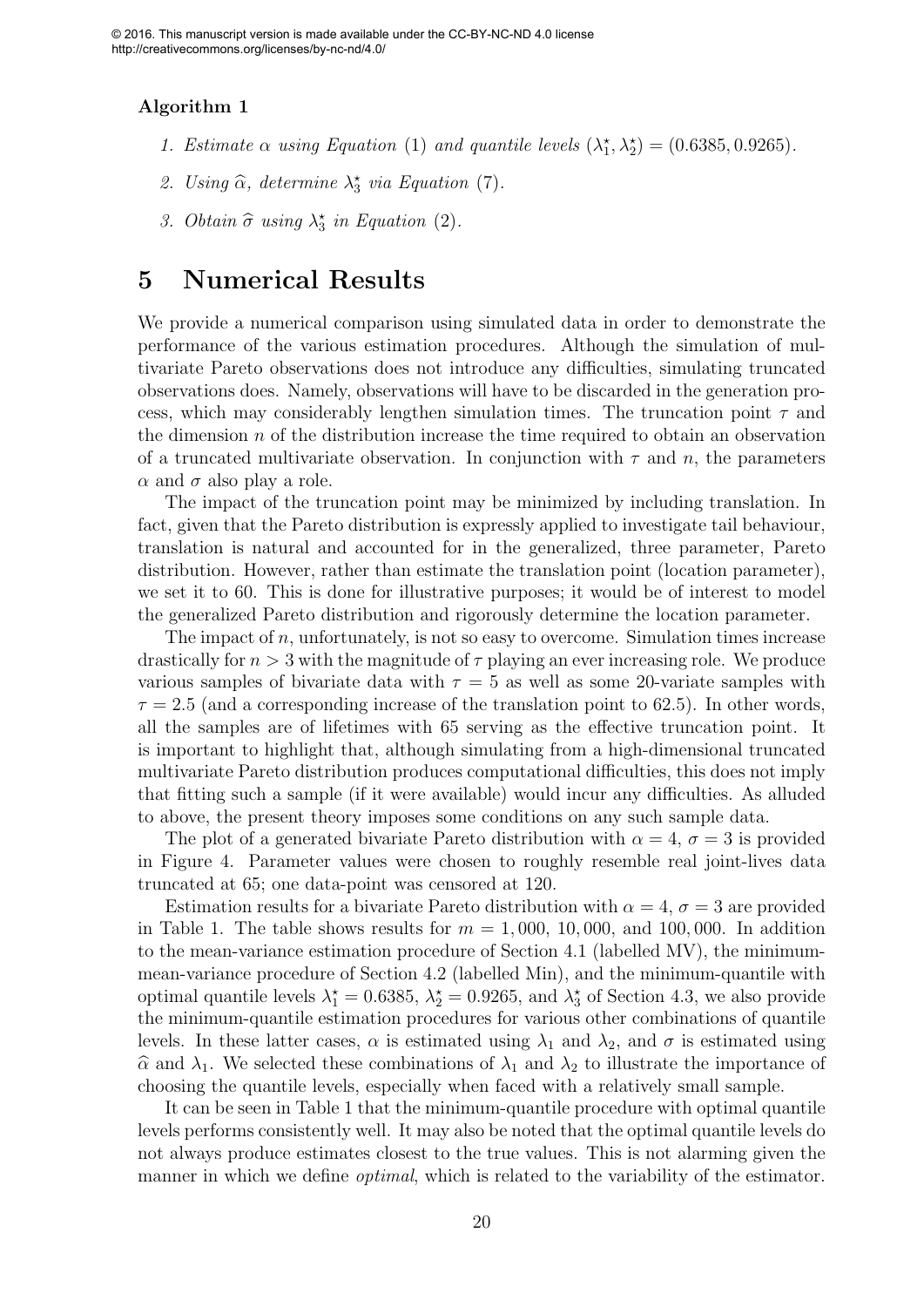

Figure 4: 1,000 simulated joint lives with  $\alpha = 4, \sigma = 3$ .

Table 1: Estimation results for various samples of a bivariate distribution.

| $n=2, m=1,000$   |   |      |      | Minimum-quantile    |                        |                        |                        |                        |                        |                        |  |  |
|------------------|---|------|------|---------------------|------------------------|------------------------|------------------------|------------------------|------------------------|------------------------|--|--|
|                  |   |      |      | $\lambda_3^{\star}$ | $\lambda_1, \lambda_2$ | $\lambda_1, \lambda_2$ | $\lambda_1, \lambda_2$ | $\lambda_1, \lambda_2$ | $\lambda_1, \lambda_2$ | $\lambda_1, \lambda_2$ |  |  |
|                  |   | MV   | Min  | .6945               | .25.75                 | .30.70                 | .40 .60                | .50 .75                | .50 .95                | .5.995                 |  |  |
| $\alpha$         | 4 | 5.38 | 3.79 | 3.85                | 3.01                   | 4.07                   | 5.12                   | 3.38                   | 3.44                   | 4.01                   |  |  |
| $\sigma$         | 3 | 8.82 | 2.38 | 2.51                | $-0.53$                | 3.29                   | 7.48                   | 0.91                   | 1.14                   | 3.19                   |  |  |
|                  |   |      |      |                     |                        |                        |                        |                        |                        |                        |  |  |
| $n=2, m=10,000$  |   |      |      | Minimum-quantile    |                        |                        |                        |                        |                        |                        |  |  |
|                  |   | MV   | Min  | .6947               | .25.75                 | .30.70                 | .40.60                 | .50 .75                | .50 .95                | .5.995                 |  |  |
| $\alpha$         | 4 | 4.64 | 4.33 | 3.86                | 5.21                   | 4.70                   | 5.97                   | 4.58                   | 4.10                   | 4.42                   |  |  |
| $\sigma$         | 3 | 5.47 | 4.28 | 2.37                | 7.38                   | 5.50                   | 10.02                  | 5.00                   | 3.30                   | 4.41                   |  |  |
|                  |   |      |      |                     |                        |                        |                        |                        |                        |                        |  |  |
| $n=2, m=100,000$ |   |      |      | Minimum-quantile    |                        |                        |                        |                        |                        |                        |  |  |
|                  |   | ΜV   | Min  | .7001               | .25.75                 | .30.70                 | .40.60                 | .50 .75                | .50 .95                | .5.995                 |  |  |
| $\alpha$         | 4 | 3.89 | 3.75 | 4.10                | 4.24                   | 4.35                   | 4.49                   | 3.92                   | 4.00                   | 3.95                   |  |  |
| $\sigma$         | 3 | 2.54 | 1.90 | 3.40                | 3.93                   | 4.34                   | 4.77                   | 2.68                   | 3.00                   | 2.80                   |  |  |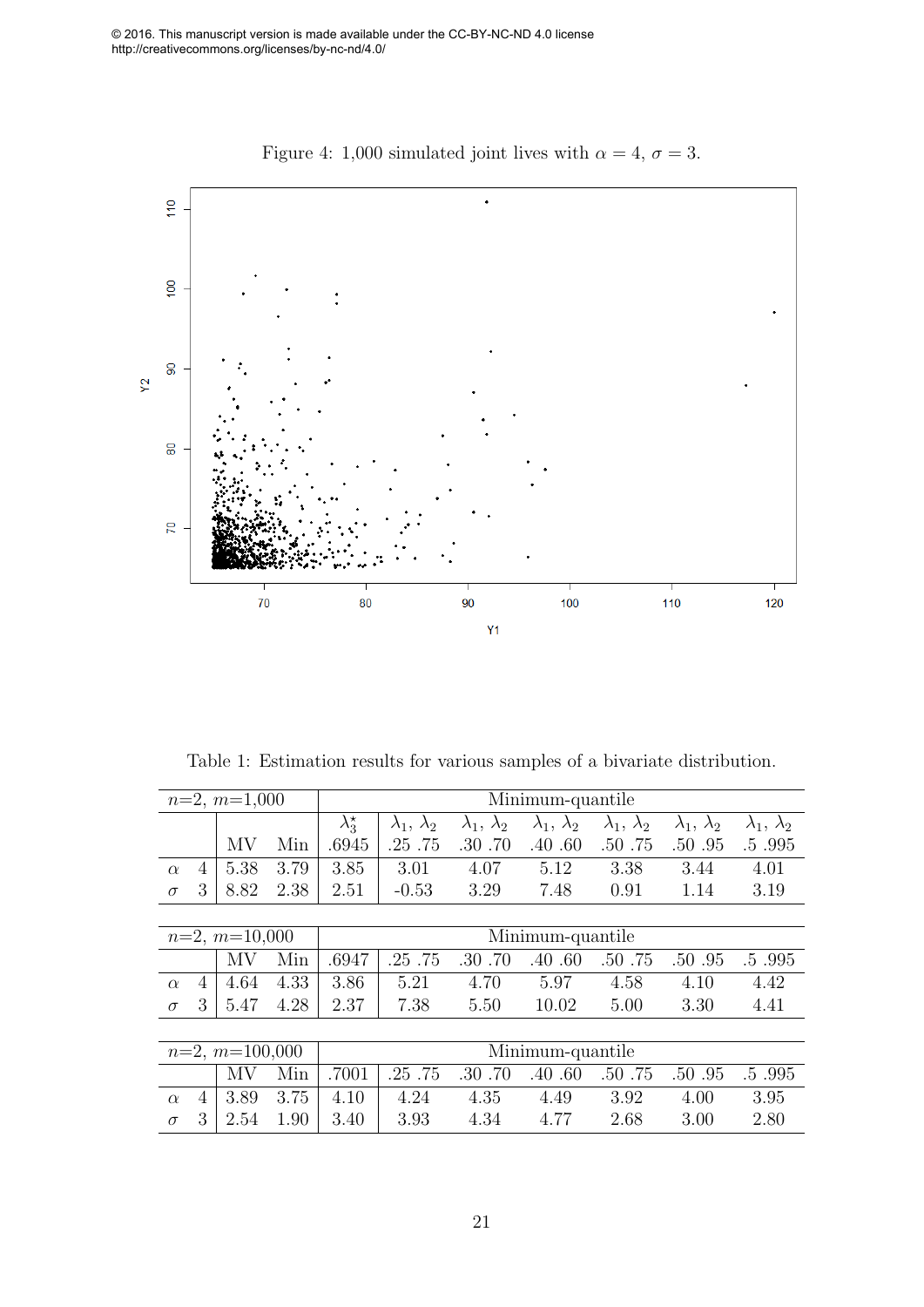Estimation results for a 20-variate Pareto distribution with  $\alpha = 4$ ,  $\sigma = 3$  are provided in Table 2. The table shows results for  $m = 100, 1,000$ , and 10,000. Note that for this set of results (only), the translation and truncation points were 62.5 and 2.5, respectively. The first thing to notice is that the minimum-quantile estimation procedure is unable to provide estimates for many of the quantile level pairs when  $m = 100$ , which is to be expected. In these cases, Equation (1), which must be solved numerically, has no solution. Even with  $m = 1,000$ , the results are still quite variable, as can be seen by the estimate of  $\sigma$  for the minimum-mean-variance procedure. However, with  $m = 10,000$ the minimum-quantile estimation with optimal quantile levels performs exceptionally well. It is also noteworthy to remark on the sensitivity of the minimum-quantile procedure with respect to the chosen quantile levels; for example, taking  $\lambda_1 = 0.40$  and  $\lambda_2 = 0.60$  produces a rather undesirable result.

Although unable to verify with simulation, the results from Tables 1 and 2 do seem to indicate that fitting pools with large  $n$  can yield desirable results. Furthermore, in this scenario, we anticipate that the mean-variance estimators will perform better than the quantile estimators.

| $n=20, m=100$    |   |                 |       | Minimum-quantile    |                        |                        |                        |                        |                        |                        |  |  |
|------------------|---|-----------------|-------|---------------------|------------------------|------------------------|------------------------|------------------------|------------------------|------------------------|--|--|
|                  |   |                 |       | $\lambda_3^{\star}$ | $\lambda_1, \lambda_2$ | $\lambda_1, \lambda_2$ | $\lambda_1, \lambda_2$ | $\lambda_1, \lambda_2$ | $\lambda_1, \lambda_2$ | $\lambda_1, \lambda_2$ |  |  |
|                  |   | MV              | Min   | .7365               | .25 .75                | .30.70                 | .40 .60                | .50 .75                | .50 .95                | .5.995                 |  |  |
| $\alpha$         | 4 | 4.92            | 5.48  | 6.83                | NA                     | NA                     | <b>NA</b>              | 8.21                   | NA                     | 6.04                   |  |  |
| $\sigma$         | 3 | 14.8            | 7.43  | 19.82               | <b>NA</b>              | NA                     | <b>NA</b>              | 39.01                  | NA                     | 14.52                  |  |  |
|                  |   |                 |       |                     |                        |                        |                        |                        |                        |                        |  |  |
|                  |   | $n=20, m=1,000$ |       | Minimum-quantile    |                        |                        |                        |                        |                        |                        |  |  |
|                  |   | MV              | Min   | .7106               | .25.75                 | .30.70                 | .40.60                 | .50 .75                | .50 .95                | .5.995                 |  |  |
| $\alpha$         | 4 | 4.27            | 6.04  | 4.64                | 4.61                   | 5.06                   | 7.56                   | 5.66                   | 5.71                   | 4.90                   |  |  |
| $\sigma$         | 3 | 9.19            | 43.31 | 19.19               | 17.35                  | 26.66                  | 68.03                  | 35.19                  | 35.95                  | 23.68                  |  |  |
|                  |   |                 |       |                     |                        |                        |                        |                        |                        |                        |  |  |
| $n=20, m=10,000$ |   |                 |       | Minimum-quantile    |                        |                        |                        |                        |                        |                        |  |  |
|                  |   | MV              | Min   | .6962               | .25 .75                | .30.70                 | .40.60                 | .50 .75                | .50 .95                | .5.995                 |  |  |
| $\alpha$         | 4 | 4.1             | 4.15  | 3.92                | 4.08                   | 4.58                   | 11.38                  | 4.52                   | 3.95                   | 3.97                   |  |  |
| $\sigma$         | 3 | 5.46            | 7.43  | 2.92                | 5.77                   | 13.4                   | 117.17                 | 12.92                  | 4.4                    | 4.72                   |  |  |

Table 2: Estimation results for various samples of a 20-variate distribution.

Finally, we provide a comparison for different values of the model parameters  $\alpha$  and  $\sigma$ ; see Table 3. Recall that the mean-variance and minimum-mean-variance estimation procedures are not valid for  $\alpha \leq 2$ . We include the results of these estimation procedures to provide insight in the consequences of misapplied calibration techniques. Fortunately, these two procedures essentially identify their inappropriateness by estimating  $\alpha$  very close to two and  $\sigma$  very large; approximately one million in the case of  $\alpha = 0.5$ . The minimum-quantile procedure performs well, arguably better as  $\alpha$  decreases.

## 6 Bulk Annuity Pricing

We focus on one pool and begin by considering the case with no truncation.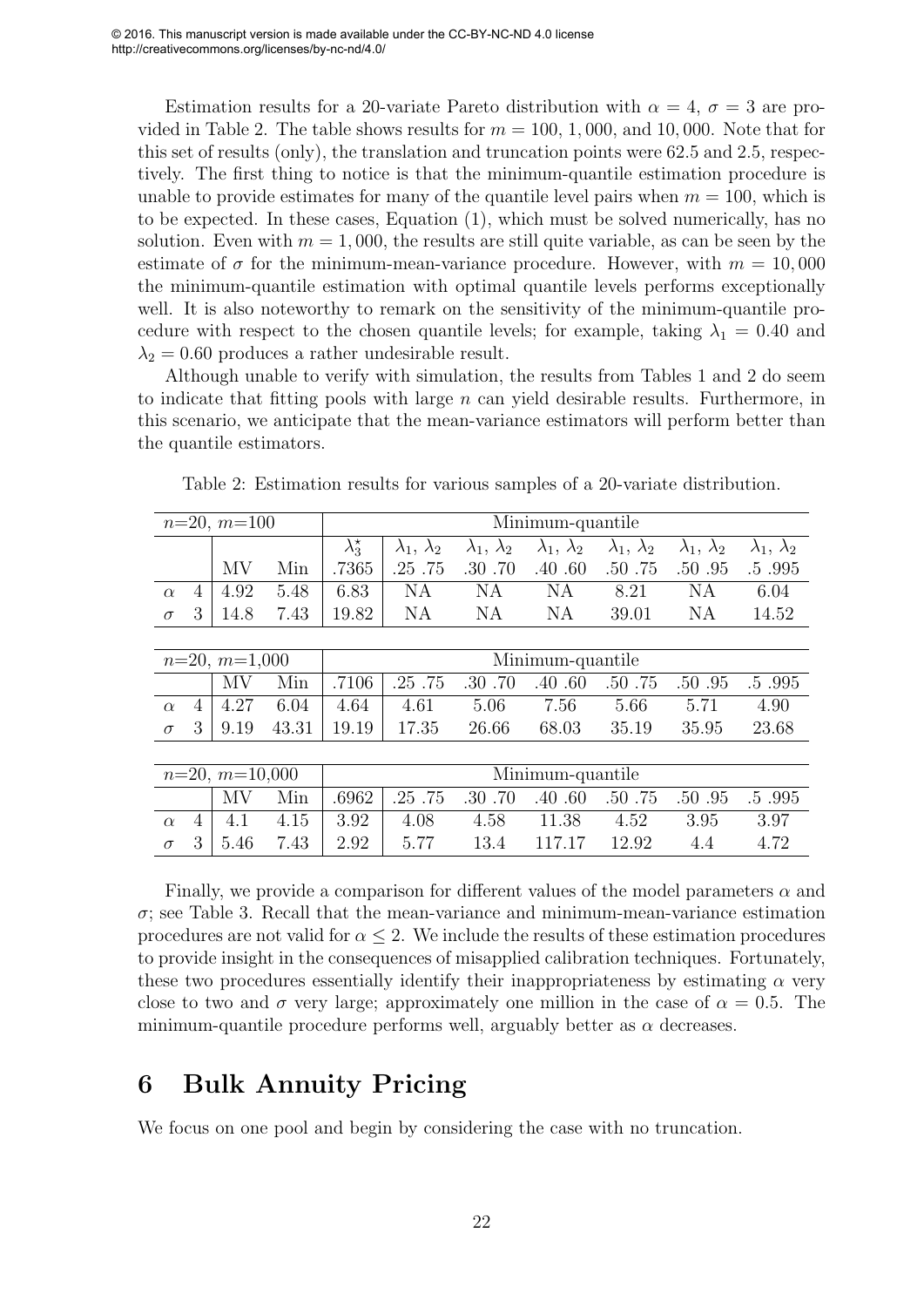|                 |                | $n=2, m=10,000$ |       | Minimum-quantile    |                        |                             |                        |                             |                        |                        |  |  |
|-----------------|----------------|-----------------|-------|---------------------|------------------------|-----------------------------|------------------------|-----------------------------|------------------------|------------------------|--|--|
|                 |                |                 |       | $\lambda_3^{\star}$ | $\lambda_1, \lambda_2$ | $\lambda_2$<br>$\lambda_1,$ | $\lambda_1, \lambda_2$ | $\lambda_2$<br>$\lambda_1,$ | $\lambda_1, \lambda_2$ | $\lambda_1, \lambda_2$ |  |  |
|                 |                | MV              | Min   | .6947               | .25.75                 | .30.70                      | .40.60                 | .50 .75                     | .50 .95                | .5.995                 |  |  |
| $\alpha$        | 4              | 4.64            | 4.33  | 3.86                | 5.21                   | 4.70                        | 5.97                   | 4.58                        | 4.10                   | 4.42                   |  |  |
| $\sigma$        | 3              | 5.47            | 4.28  | 2.37                | 7.38                   | 5.50                        | 10.02                  | 5.00                        | 3.30                   | 4.41                   |  |  |
|                 |                |                 |       |                     |                        |                             |                        |                             |                        |                        |  |  |
|                 |                | $n=2, m=10,000$ |       | Minimum-quantile    |                        |                             |                        |                             |                        |                        |  |  |
|                 |                | MV              | Min   | .5729               | .25.75                 | .70<br>.30                  | .40<br>.60             | .50 .75                     | .50 .95                | .5.995                 |  |  |
| $\alpha$        | 1.5            | 2.14            | 2.17  | 1.50                | 1.52                   | 1.43                        | 1.58                   | 1.48                        | 1.53                   | 1.54                   |  |  |
| $\sigma$        | $\overline{2}$ | 14.96           | 15.37 | 1.84                | 2.35                   | 1.38                        | 2.63                   | 1.77                        | 2.26                   | 2.36                   |  |  |
|                 |                |                 |       |                     |                        |                             |                        |                             |                        |                        |  |  |
| $n=2, m=10,000$ |                |                 |       | Minimum-quantile    |                        |                             |                        |                             |                        |                        |  |  |
|                 |                | MV              | Min   | .3594               | .25.75                 | .70<br>.30                  | .40<br>.60             | .50 .75                     | .50 .95                | .5.995                 |  |  |
| $\alpha$        | 0.5            | 2.00            | 2.00  | 0.50                | 0.53                   | 0.54                        | 0.50                   | 0.51                        | 0.50                   | 0.48                   |  |  |
|                 |                |                 |       |                     |                        |                             |                        |                             |                        |                        |  |  |

Table 3: Estimation results for various samples of a bivariate distribution.

#### 6.1 The Distribution of Survivors

**Theorem 4** *Consider*  $Y = (Y_1, \ldots, Y_n) \sim Multivariate$  *Pareto* $(\alpha, \sigma)$  *and let*  $\overline{F}(y)$ *denote the survival function of the univariate Pareto distribution with parameters* α and  $\sigma$ . Let  $S_t$  denote the number of remaining survivors in the pool at time  $t > 0$ ;

 $\sigma$  5  $\approx$  1M  $\approx$  1M  $4.51$  4.51 6.64 4.37 4.65 4.27 3.14

$$
S_t = \sum_{i=1}^n \mathbb{1}_{\{Y_i > t\}}.
$$

The probability mass function of  $S_t$  *is given by* 

$$
P(S_t = x) = {n \choose x} \sum_{i=0}^{n-x} (-1)^i {n-x \choose i} \overline{F}(t(x+i)), \quad x \in \{0, ..., n\},
$$

and the joint probability of  $S_t$  and  $S_s$  for  $s > t$  is given by

$$
P(S_t = x, S_s = y)
$$
  
=  $\binom{n}{y} \binom{n-y}{x-y} \sum_{i=0}^{n-x} \sum_{j=0}^{x-y} (-1)^{i+j} \binom{n-x}{i} \binom{x-y}{j} \overline{F}(s(y+j) + t((x+i) - (y+j))),$ 

*for*  $x, y \in \{0, \ldots, n\}, x > y$ .

Proof. Since the marginal distributions are identical, we consider one particular joint probability and apply the appropriate binomial coefficient.

$$
P(S_t = x) = {n \choose x} P(Y_1 > t, \dots, Y_x > t, Y_{x+1} \le t, \dots Y_n \le t),
$$

which, for simplicity, we write for  $x \in \{0, \ldots, n\}$ , with  $x = 0$  and  $x = n$  corresponding to  $P(Y_1 \leq t, \ldots, Y_n \leq t)$  and  $P(Y_1 > t, \ldots, Y_n > t)$ , respectively. In other words, we require that strictly x individuals survive until time t. Let  $B_i = \{Y_i > t\}$  for  $i \in \{1, \ldots, n\}$  and let  $B^c$  denote the complement of B. We focus on the probability

$$
P(Y_1 > t, \ldots, Y_x > t, Y_{x+1} \le t, \ldots, Y_n \le t) = P(\bigcap_{k=1}^x B_k, \bigcap_{k=x+1}^n B_k^c),
$$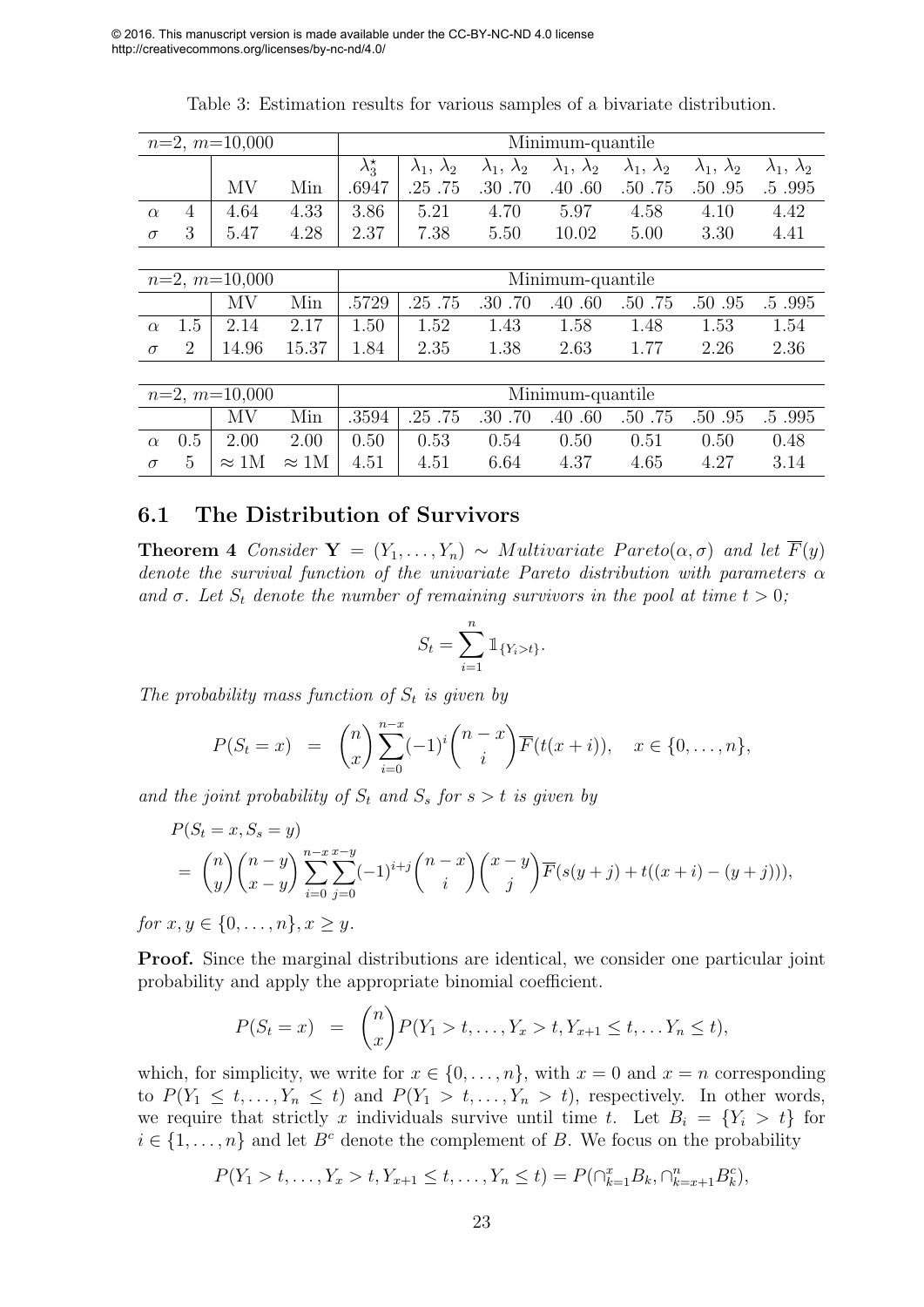and again,  $x = 0$  and  $x = n$  correspond to  $P(\bigcap_{k=1}^{n} B_k^c)$  and  $P(\bigcap_{k=1}^{n} B_k)$ , respectively. The survivors do not pose any difficulty since working with the joint survival function is convenient. We address the remaining  $n - x$  lives using the well-known inclusionexclusion result for probability, which states that for index set  $I = \{1, \ldots, n\}$ ,

$$
P(\cap_{k\in I}B_k^c)=\sum_{J\subseteq I}(-1)^{|J|}P(\cap_{k\in J}B_k),
$$

where  $|J|$  denotes the cardinality of set J. Since the marginal distributions are identical, we can simplify this result. Rather than considering every subset J of I, we let our summation index represent the cardinality (or size) of the subsets and apply the appropriate binomial coefficient.

$$
P(\cap_{k \in I} B_k^c) = \sum_{i=0}^n (-1)^i \binom{n}{i} P(\cap_{k=1}^i B_k).
$$

Putting these two elements together, we have that

$$
P(\bigcap_{k=1}^{x} B_k, \bigcap_{k=x+1}^{n} B_k^c) = \sum_{i=0}^{n-x} (-1)^i {n-x \choose i} P(\bigcap_{k=1}^{x} B_k, \bigcap_{k=x+1}^{x+i} B_k)
$$
  

$$
= \sum_{i=0}^{n-x} (-1)^i {n-x \choose i} P(\bigcap_{k=1}^{x+i} B_k)
$$
  

$$
= \sum_{i=0}^{n-x} (-1)^i {n-x \choose i} \overline{F}(t(x+i)).
$$

We have, for  $x, y \in \{0, \ldots, n\}, x \geq y$ ,

$$
P(S_t = x, S_s = y)
$$
  
=  $\binom{n}{y} \binom{n-y}{x-y} P(Y_1 > s, \dots, Y_y > s, t < Y_{y+1} \le s, \dots, t < Y_x \le s, Y_{x+1} \le t, \dots, Y_n \le t).$ 

The coefficient is due to the fact that we have identical marginal distributions; we choose strictly y individuals to survive until time s, and from the remaining  $n - y$ , we choose strictly  $x - y$  to survive until time t. Let  $C_i = \{Y_i > s\}$  for  $i \in \{1, ..., n\}$ . We focus on the probability

$$
P(Y_1 > s, \ldots, Y_y > s, t < Y_{y+1} \leq s, \ldots, t < Y_x \leq s, Y_{x+1} \leq t, \ldots, Y_n \leq t) = P(\bigcap_{k=1}^y C_k, \bigcap_{k=y+1}^x C_k^c, \bigcap_{k=y+1}^x B_k, \bigcap_{k=x+1}^n B_k^c) = \sum_{i=0}^{n-x} (-1)^i {n-x \choose i} P(\bigcap_{k=1}^y C_k, \bigcap_{k=y+1}^x C_k^c, \bigcap_{k=y+1}^x B_k, \bigcap_{k=x+1}^{x+i} B_k) = \sum_{i=0}^{n-x} (-1)^i {n-x \choose i} \sum_{j=0}^{x-y} (-1)^j {x-y \choose j} P(\bigcap_{k=1}^y C_k, \bigcap_{k=y+1}^{y+j} C_k, \bigcap_{k=y+1}^{x+i} B_k) = \sum_{i=0}^{n-x} \sum_{j=0}^{x-y} (-1)^{i+j} {n-x \choose i} {x-y \choose j} P(\bigcap_{k=1}^{y+j} C_k, \bigcap_{k=y+j+1}^{x+i} B_k) = \sum_{i=0}^{n-x} \sum_{j=0}^{x-y} (-1)^{i+j} {n-x \choose i} {x-y \choose j} \overline{F}(s(y+j) + t((x+i) - (y+j))).
$$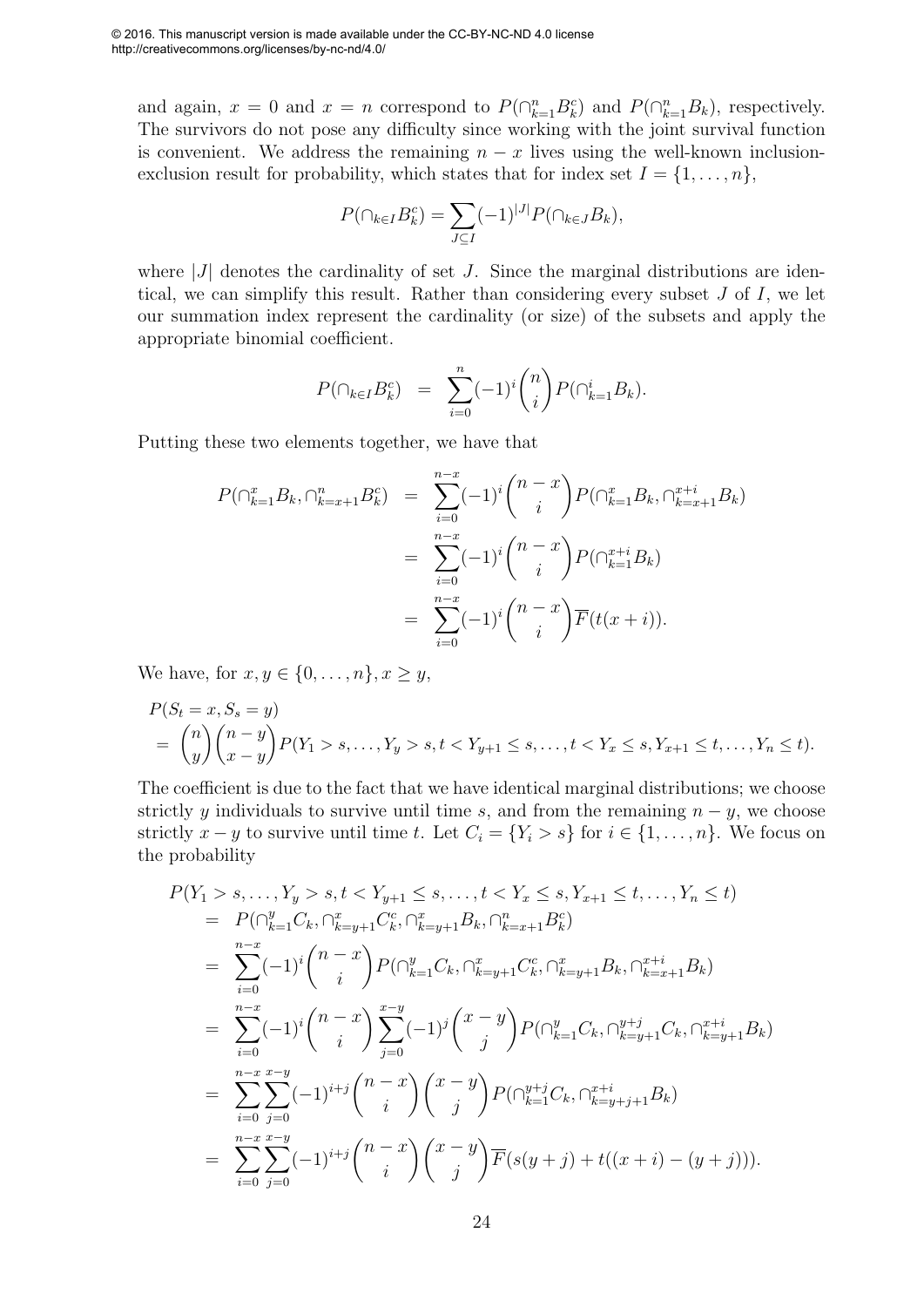In the first step of this derivation, we rewrite our probability in terms of sets  $B$  and  $C$ . In the second, we rewrite the  $B<sup>c</sup>$  in terms of B via an application of the inclusion-exclusion result for probability. Next, we rewrite the  $C<sup>c</sup>$  in the same way and simultaneously combine the  $B$ . Thereafter, we combine the  $C$  and adjust the indexation of the  $B$ ; the event  $B_k = \{Y_k > t\}$  is redundant since we already have  $C_k = \{Y_k > s\}, s > t$ , for  $k \in \{y+1,\ldots,y+j\}$ . Finally, since only survival conditions remain, we can rewrite the probability using the joint survival function, which is equivalent to the univariate survival function with the appropriate argument.  $\blacksquare$ 

#### 6.2 The Bulk Annuity

Consider selling a bulk annuity to this pool  $\mathbf{Y}$ . The product pays 1 to each survivor of the pool at the end of each year. Let A denote the value of this annuity at inception  $(t = 0).$ 

$$
A = \sum_{t=1}^{\infty} S_t v^t,
$$

where v is the discount factor, for example, with constant force of interest  $\delta, v = e^{-\delta}$ . We also have that

$$
A^{2} = \sum_{t=1}^{\infty} S_{t}^{2} v^{2t} + 2 \sum_{t=1}^{\infty} \sum_{s=t+1}^{\infty} S_{t} S_{s} v^{t+s}.
$$

With our knowledge of  $P(S_t = x)$  and  $P(S_t = x, S_s = y)$ , we can calculate the expectation and variance of the annuity value at inception.

$$
E[A] = \sum_{t=1}^{\infty} \sum_{x=0}^{n} xP(S_t = x)v^t,
$$
  
\n
$$
E[A^2] = \sum_{t=1}^{\infty} \sum_{x=0}^{n} x^2 P(S_t = x)v^{2t} + 2 \sum_{t=1}^{\infty} \sum_{s=t+1}^{\infty} \sum_{y=0}^{n} \sum_{x=y}^{n} xyP(S_t = x, S_s = y)v^{t+s},
$$
  
\n
$$
Var(A) = E[A^2] - E[A]^2.
$$

Furthermore, we can contrast the results with the assumption of independent lives. For independent lives, we need only adjust the distribution of  $S_t$ , trivially, we have that under independence,

$$
P(S_t = x) = {n \choose x} \overline{F}(t)^x (1 - \overline{F}(t))^{n-x}, \quad x \in \{0, \dots, n\},
$$
  

$$
P(S_t = x, S_s = y) = {n \choose y} {n-y \choose x-y} \overline{F}(s)^y (\overline{F}(t) - \overline{F}(s))^{x-y} (1 - \overline{F}(t))^{n-x},
$$

for  $x, y \in \{0, \ldots, n\}, x \geq y$ . Matters are slightly complicated once we allow for truncation.

#### 6.3 Allowing for Truncation

We generalize Theorem 4 to allow for truncation.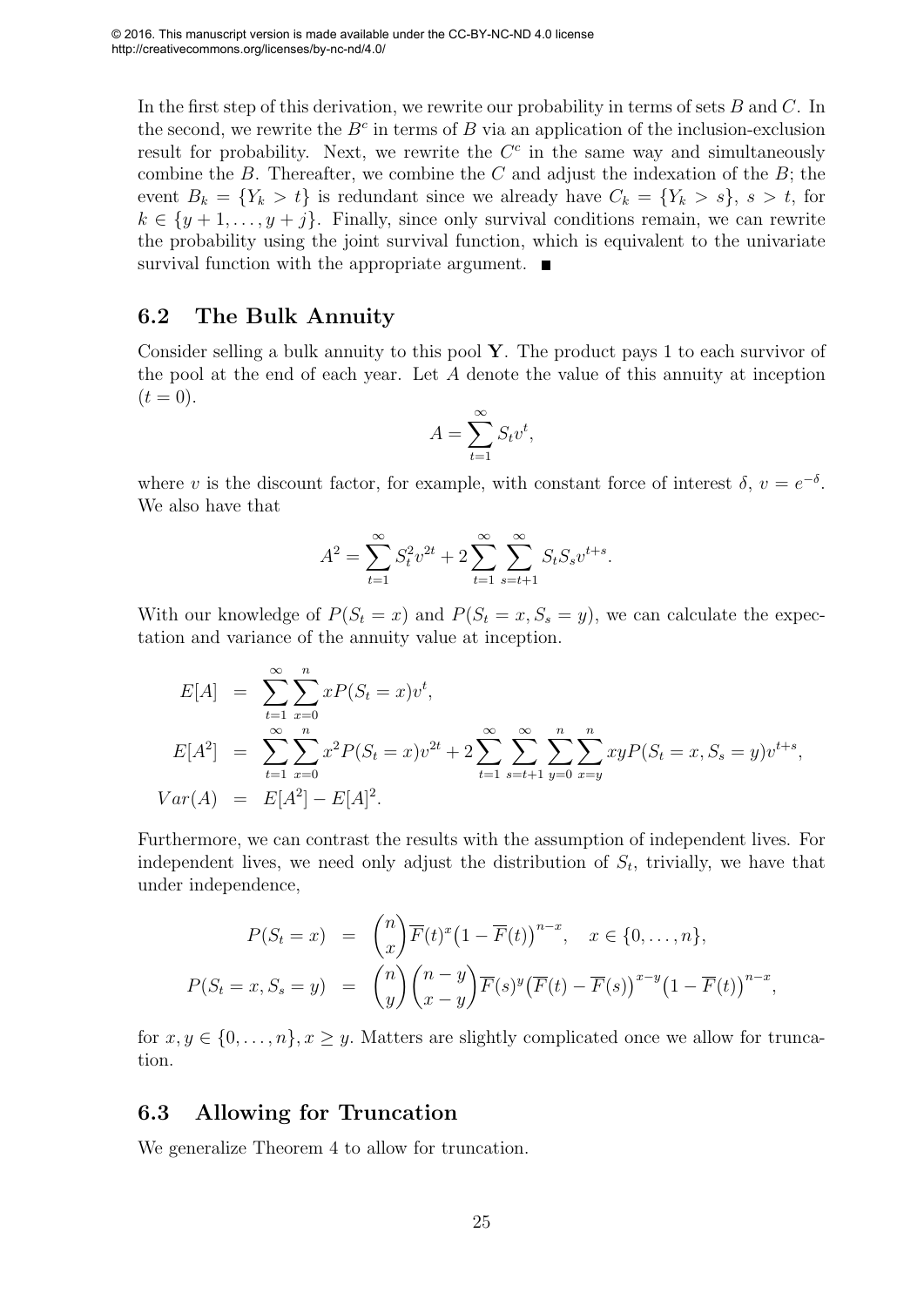**Theorem 5** *Consider*  $Y = (Y_1, \ldots, Y_n) \sim Multivariate$  *Pareto* $(\alpha, \sigma)$  *with associated truncated multivariate distribution*  $\tau Y = \{Y|Y > \tau\}$ *. Let*  $\overline{F}(y)$  *denote the survival function of the univariate Pareto distribution with parameters*  $\alpha$  *and*  $\sigma$ *. Let*  ${}_{\tau}S_t$  *denote the number of survivors in the pool at time*  $t \geq \tau$ ;

$$
{}_{\tau}S_t = \sum_{i=1}^n \mathbb{1}_{\{\tau Y_i > t\}}.
$$

*The probability mass function of*  ${}_{\tau}S_t$  *is given by* 

$$
P(\tau S_t = x) = {n \choose x} \sum_{i=0}^{n-x} (-1)^i {n-x \choose i} \frac{\overline{F}(t(x+i) + \tau (n - (x+i)))}{\overline{F}(\tau n)},
$$

*for*  $x \in \{0, \ldots, n\}$ , *and the joint probability of*  ${}_T S_t$  *and*  ${}_T S_s$  *for*  $s > t$  *is given by* 

$$
P(\tau S_t = x, \tau S_s = y)
$$
  
=  $\binom{n}{y} \binom{n-y}{x-y} \sum_{i=0}^{n-x} \sum_{j=0}^{x-y} (-1)^{i+j} \binom{n-x}{i} \binom{x-y}{j} \frac{\overline{F}(s(y+j) + t((x+i) - (y+j)) + \tau(n - (x+i)))}{\overline{F}(\tau n)},$ 

*for*  $x, y \in \{0, \ldots, n\}, x > y$ .

**Proof.** In addition to the notation introduced in the proof of Theorem 4, let  $A_i =$  $\{Y_i > \tau\}$  for  $i \in \{1, \ldots, n\}$ . For  $x \in \{0, \ldots, n\}$ ,

$$
P(\tau S_t = x) = {n \choose x} \frac{P(Y_1 > t, \dots, Y_x > t, \tau < Y_{x+1} \le t, \dots, \tau < Y_n \le t)}{P(Y_1 > \tau, \dots, Y_n > \tau)}
$$
  
\n
$$
= {n \choose x} \frac{P(\bigcap_{k=1}^x B_k, \bigcap_{k=x+1}^n B_k^c, \bigcap_{k=x+1}^n A_k)}{P(\bigcap_{k=1}^n A_k)}
$$
  
\n
$$
= {n \choose x} \sum_{i=0}^{n-x} (-1)^i {n-x \choose i} \frac{P(\bigcap_{k=1}^x B_k, \bigcap_{k=x+1}^{x+i} B_k, \bigcap_{k=x+1}^n A_k)}{P(\bigcap_{k=1}^n A_k)}
$$
  
\n
$$
= {n \choose x} \sum_{i=0}^{n-x} (-1)^i {n-x \choose i} \frac{P(\bigcap_{k=1}^{x+i} B_k, \bigcap_{k=x+i+1}^n A_k)}{P(\bigcap_{k=1}^n A_k)}
$$
  
\n
$$
= {n \choose x} \sum_{i=0}^{n-x} (-1)^i {n-x \choose i} \frac{\overline{F}(t(x+i) + \tau(n - (x + i)))}{\overline{F}(\tau n)}.
$$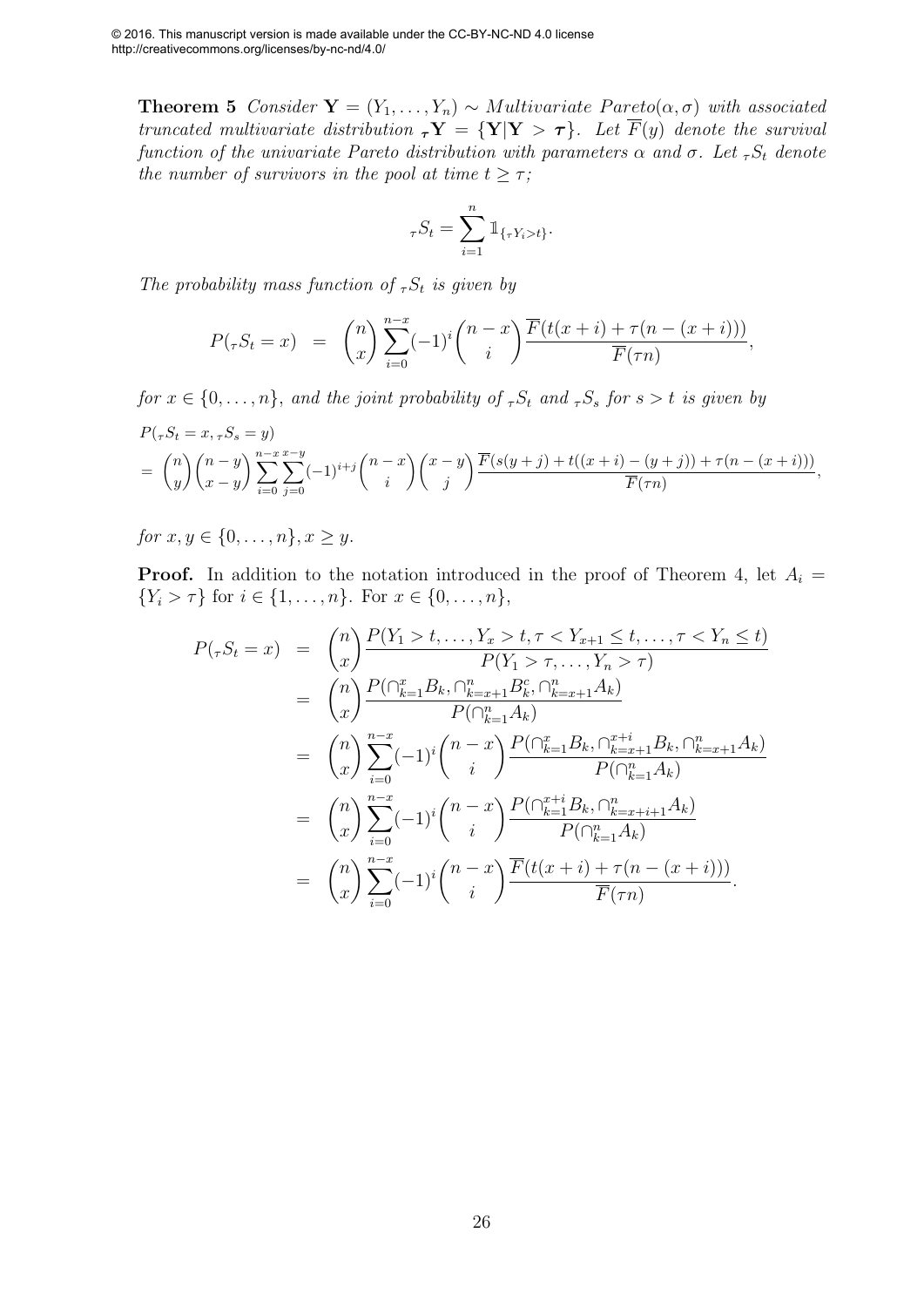We have, for  $x, y \in \{0, \ldots, n\}, x \geq y$ ,

$$
P(\tau S_t = x, \tau S_s = y) \left( {n \choose y} {n - y \choose x - y} \right)^{-1}
$$
  
\n
$$
= \frac{P(Y_1 > s, ..., Y_y > s, t < Y_{y+1} \le s, ..., t < Y_x \le s, \tau < Y_{x+1} \le t, ..., \tau < Y_n \le t)}{P(Y_1 > \tau, ..., Y_n > \tau)}
$$
  
\n
$$
= \frac{P(\bigcap_{k=1}^y C_k, \bigcap_{k=y+1}^x C_k^c, \bigcap_{k=y+1}^x B_k, \bigcap_{k=x+1}^n B_k^c, \bigcap_{k=x+1}^n A_k)}{P(\bigcap_{k=1}^n A_k)}
$$
  
\n
$$
= \sum_{i=0}^{n-x} (-1)^i {n-x \choose i} \frac{P(\bigcap_{k=1}^y C_k, \bigcap_{k=y+1}^x C_k^c, \bigcap_{k=y+1}^x B_k, \bigcap_{k=x+1}^{x+i} B_k, \bigcap_{k=x+1}^n A_k)}{P(\bigcap_{k=1}^n A_k)}
$$
  
\n
$$
= \sum_{i=0}^{n-x} (-1)^i {n-x \choose i} \sum_{j=0}^{x-y} (-1)^j {x-y \choose j} \frac{P(\bigcap_{k=1}^y C_k, \bigcap_{k=y+1}^y C_k, \bigcap_{k=y+1}^{x+i} B_k, \bigcap_{k=x+i+1}^n A_k)}{P(\bigcap_{k=1}^n A_k)}
$$
  
\n
$$
= \sum_{i=0}^{n-x} \sum_{j=0}^{x-y} (-1)^{i+j} {n-x \choose i} {x-y \choose j} \frac{P(\bigcap_{k=1}^{y+j} C_k, \bigcap_{k=y+j+1}^{x+i} B_k, \bigcap_{k=x+i+1}^n A_k)}{P(\bigcap_{k=1}^n A_k)}
$$
  
\n
$$
= \sum_{i=0}^{n-x} \sum_{j=0}^{x-y} (-1)^{i+j} {n-x \choose i} {x-y \choose j} \frac{\overline{F}(s(y+j) + t((x+i) - (y+j)) + \tau(n - (x+i)))}{\overline{F}(\tau n)}
$$

Now, consider selling a bulk annuity to the pool  $\tau Y$ . This product is sold at time  $\tau$ , and we let  $\tau A$  denote its value at inception.

.

$$
_{\tau}A = \sum_{t=\tau+1}^{\infty} {}_{\tau}S_t v^{t-\tau}, \quad {}_{\tau}A^2 = \sum_{t=\tau+1}^{\infty} {}_{\tau}S_t^2 v^{2(t-\tau)} + 2 \sum_{t=\tau+1}^{\infty} \sum_{s=t+1}^{\infty} {}_{\tau}S_{t\tau}S_s v^{t+s-2\tau}.
$$

The expectation and variance of  ${}_{\tau}A$  can be determined using the dependence structure given by the multivariate Pareto distribution, or using the assumption of independent lives. These can be contrasted to highlight the importance of considering dependence. For completeness, with truncation, the distribution of  ${}_{\tau}S_t$  under the assumption of independent lives is

$$
P(\tau S_t = x) = {n \choose x} \left(\frac{\overline{F}(t)}{\overline{F}(\tau)}\right)^x \left(1 - \frac{\overline{F}(t)}{\overline{F}(\tau)}\right)^{n-x}, \quad x \in \{0, \dots, n\},
$$
  

$$
P(\tau S_t = x, \tau S_s = y) = {n \choose y} {n-y \choose x-y} \left(\frac{\overline{F}(s)}{\overline{F}(\tau)}\right)^y \left(\frac{\overline{F}(t)}{\overline{F}(\tau)} - \frac{\overline{F}(s)}{\overline{F}(\tau)}\right)^{x-y} \left(1 - \frac{\overline{F}(t)}{\overline{F}(\tau)}\right)^{n-x},
$$

for  $x, y \in \{0, \ldots, n\}, x > y$ .

#### 6.4 Examples

We provide two numerical examples. For each of these examples, we contrast the multivariate Pareto dependence structure with the assumption of independent lifetimes. It is noteworthy to remind the reader that the marginal distribution of the truncated multivariate Pareto depends on  $n$ , the number of people in the pool; under the assumption of independence, this is no longer the case. Hence, for a proper comparison, we adjust the parameter  $\sigma$  in order to match the first moment of  ${}_T Y_1$ . As a consequence of matching the first moment, we also match  $E[\tau A]$  under the two approaches (multivariate versus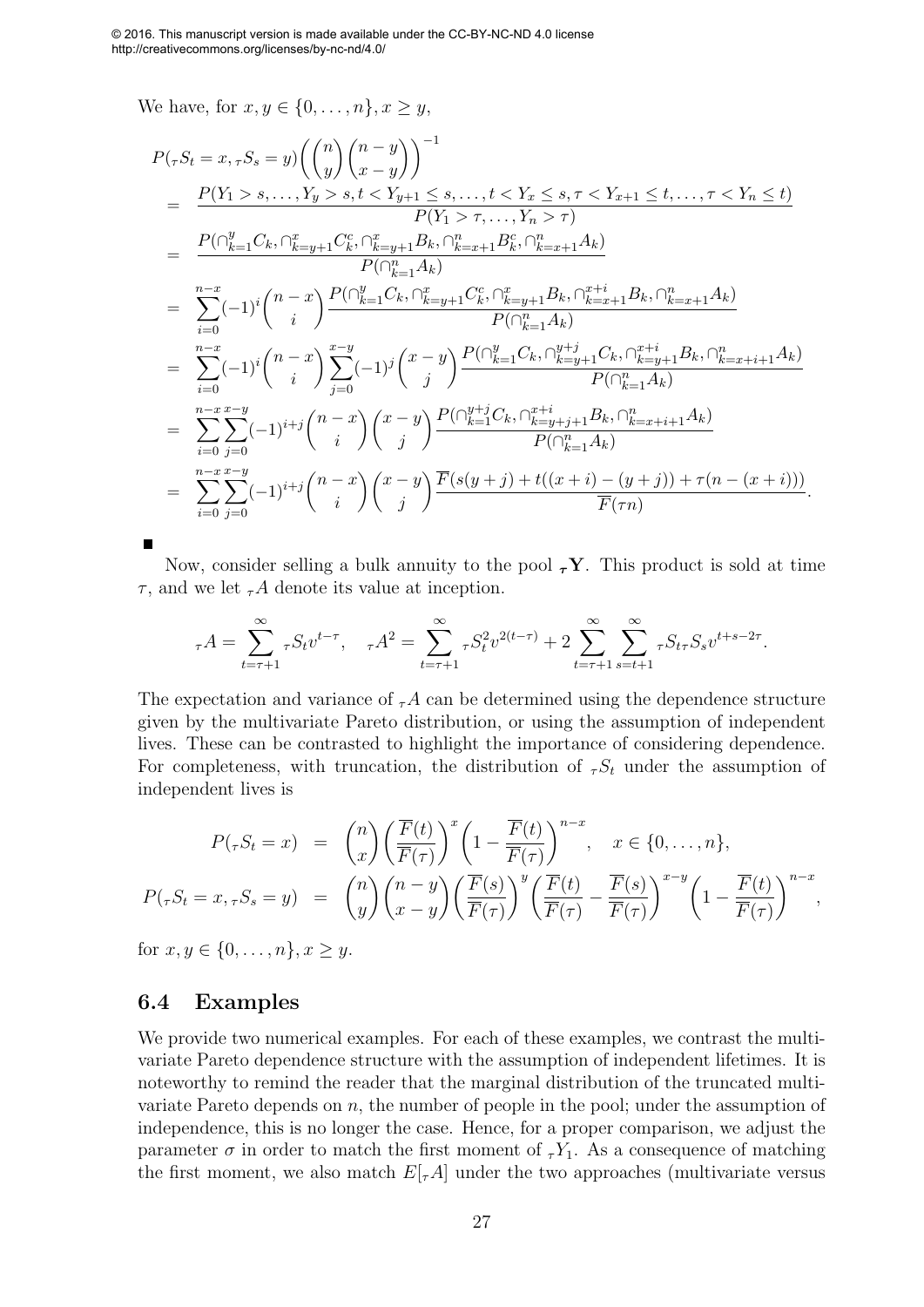independent Pareto). The difference will be seen in the variance (or standard deviation) of  $_{\tau}A$ .

The first example is of a bivariate distribution. We set  $\delta$ , the force of interest, to 2%. Let  $\rho$  denote the translation point, as before, we set it to 60. We set  $\tau$ , the truncation point, to 5. Under the multivariate Pareto approach,  $\alpha$  and  $\sigma$  are set to 3 and 10, respectively. This means the average lifetime of an individual is 75 with a standard deviation of 17.32. To attain the same lifetime distribution under the independent Pareto approach, we set  $\sigma$  to 15. Under these two scenarios, we find that  $E[\tau A] = 14.38$ . For the independent Pareto approach, the corresponding standard deviation is 11.50, for the multivariate Pareto approach, it is 13.11; this represents an approximate 15% increase in the risk; please refer to Table 4.

Similarly, we compare a 20-variate distribution. As before, we let  $\rho$  and  $\tau$  equal 60 and 5, respectively, and set  $\delta$  equal to 2%. Under the multivariate Pareto approach, we set  $\alpha$  and  $\sigma$  to 12 and 10, respectively, and attain a marginal lifetime distribution with mean 75 and standard deviation 10.95. Under the independent Pareto approach, we set  $\sigma$  to 105 to recover the same marginal distribution. Under these two scenarios, we find that  $E[\tau A] = 154.70$ . For the independent Pareto approach, the corresponding standard deviation is 32.79, for the multivariate Pareto approach, it is 52.07; this represents an approximate 60% increase in the risk; please refer to Table 4.

| $\boldsymbol{n}$                | $\overline{2}$ | $\overline{2}$ | 20     | 20     |
|---------------------------------|----------------|----------------|--------|--------|
| $\delta$                        | 0.02           | 0.02           | 0.02   | 0.02   |
| $\alpha$                        | 3              | 3              | 12     | 12     |
| $\sigma$                        | 10             | 15             | 10     | 105    |
| $\rho$                          | 60             | 60             | 60     | 60     |
| $\tau$                          | 5              | 5              | 5      | 5      |
| Multivariate Pareto             |                |                |        |        |
| $\alpha_1(\tau Y_1)$            | 75.00          | 77.50          | 75.00  | 83.64  |
| $\mu_2(\tau Y_1)^{\frac{1}{2}}$ | 17.32          | 21.65          | 10.95  | 20.42  |
| Independent Pareto              |                |                |        |        |
| $\alpha_1(\tau Y_1)$            | 72.50          | 75.00          | 66.36  | 75.00  |
| $\mu_2(\tau Y_1)^{\frac{1}{2}}$ | 12.99          | 17.32          | 1.49   | 10.95  |
| Multivariate Pareto             |                |                |        |        |
| $E[\tau A]$                     | 14.38          | 17.29          | 154.70 | 256.72 |
| $Var(_{\tau}A)^{\frac{1}{2}}$   | 13.11          | 14.77          | 52.07  | 73.52  |
| Independent Pareto              |                |                |        |        |
| $E[\tau A]$                     | 11.19          | 14.38          | 17.83  | 154.70 |
| $Var(\tau A)^{\frac{1}{2}}$     | 9.69           | 11.50          | 6.11   | 32.79  |

Table 4: Bulk annuity pricing.

## 7 Conclusion

We derive properties of a multivariate type II Pareto distribution in order to facilitate parameter estimation procedures and investigate the implications on pricing bulk annuities. This model is of primary interest to investigate old-age mortality, specifically for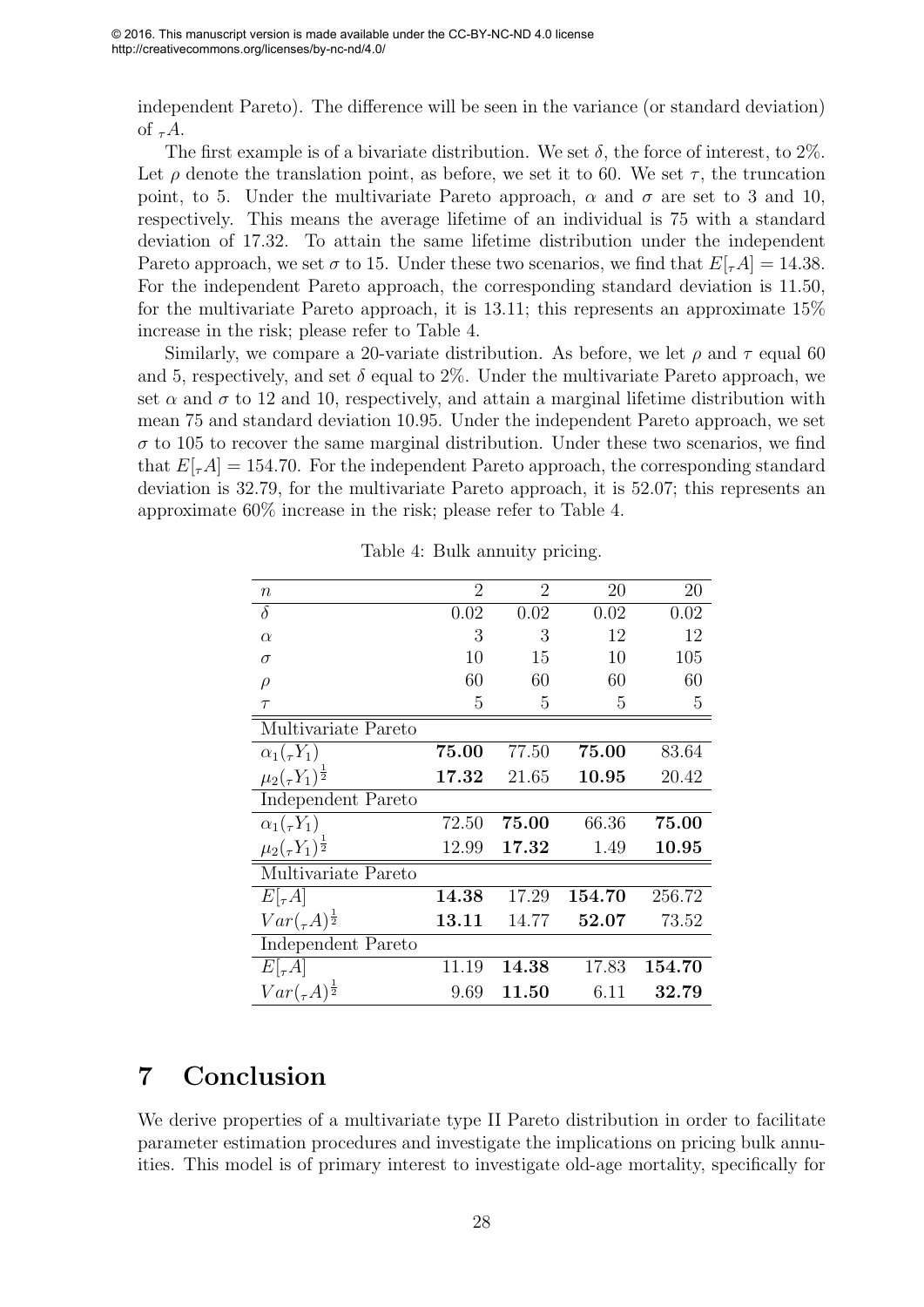joint-life annuities and portfolios of deferred annuity products. Given the nature of the data, parameter estimation techniques need to incorporate left-truncation. We derive the necessary results for various estimation procedures. These differ significantly, and their respective performance is situational, producing a robust framework under which to operate. We test the performance of these procedures using simulation. Because of both computational and practical constraints, working with a high-dimensional sample (i.e. with large  $n$ ) is problematic and hence we focus our numerical results on bivariate and 20-variate distributions. The former refers to joint-lifetimes, an important subset of insurance products worthy of further exploration. The results, although providing no conclusive 'best estimator', provide insight into the nature of this particular multivariate distribution and also highlight the importance of considering dependence when assessing the risk of bulk annuity-type products.

## Acknowledgements

The authors would like to acknowledge the financial support of ARC Linkage Grant Project LP0883398 Managing Risk with Insurance and Superannuation as Individuals Age with industry partners PwC, APRA and the World Bank as well as the support of the Australian Research Council Centre of Excellence in Population Ageing Research (project number CE110001029). The authors also wish to thank the Israel Zimmerman Foundation for the Study of Banking and Finance for financial support. Finally, the authors would like to thank an anonymous reviewer for useful comments that improved the paper.

## References

- Alai, D. H., Landsman, Z., and Sherris, M. (2013). Lifetime dependence modelling using a multivariate gamma distribution. *Insurance: Mathematics and Economics*,  $52(3), 542-549.$
- Alai, D. H., Landsman, Z., and Sherris, M. (2015). A multivariate Tweedie lifetime model: Censoring and truncation. *Insurance: Mathematics and Economics*, 64, 203– 213.
- Alai, D. H., Landsman, Z., and Sherris, M. (2016). Multivariate Tweedie lifetimes: The impact of dependence. *Scandinavian Actuarial Journal*, 2016(8), 692–712.
- Arnold, B. C. (1985). *Pareto Distribution*. John Wiley & Sons.
- D'Amato, V., Haberman, S., Piscopo, G., and Russolillo, M. (2012). Modelling dependent data for longevity projections. *Insurance: Mathematics and Economics*, 51(3), 694–701.
- Denuit, M. (2008). Comonotonic approximations to quantiles of life annuity conditional expected present value. *Insurance: Mathematics and Economics*, 42(2), 831–838.
- Denuit, M., Dhaene, J., Le Bailly de Tilleghem, C., and Teghem, S. (2001). Measuring the impact of a dependence among insured lifelengths. *Belgian Actuarial Bulletin*, 1, 18–39.